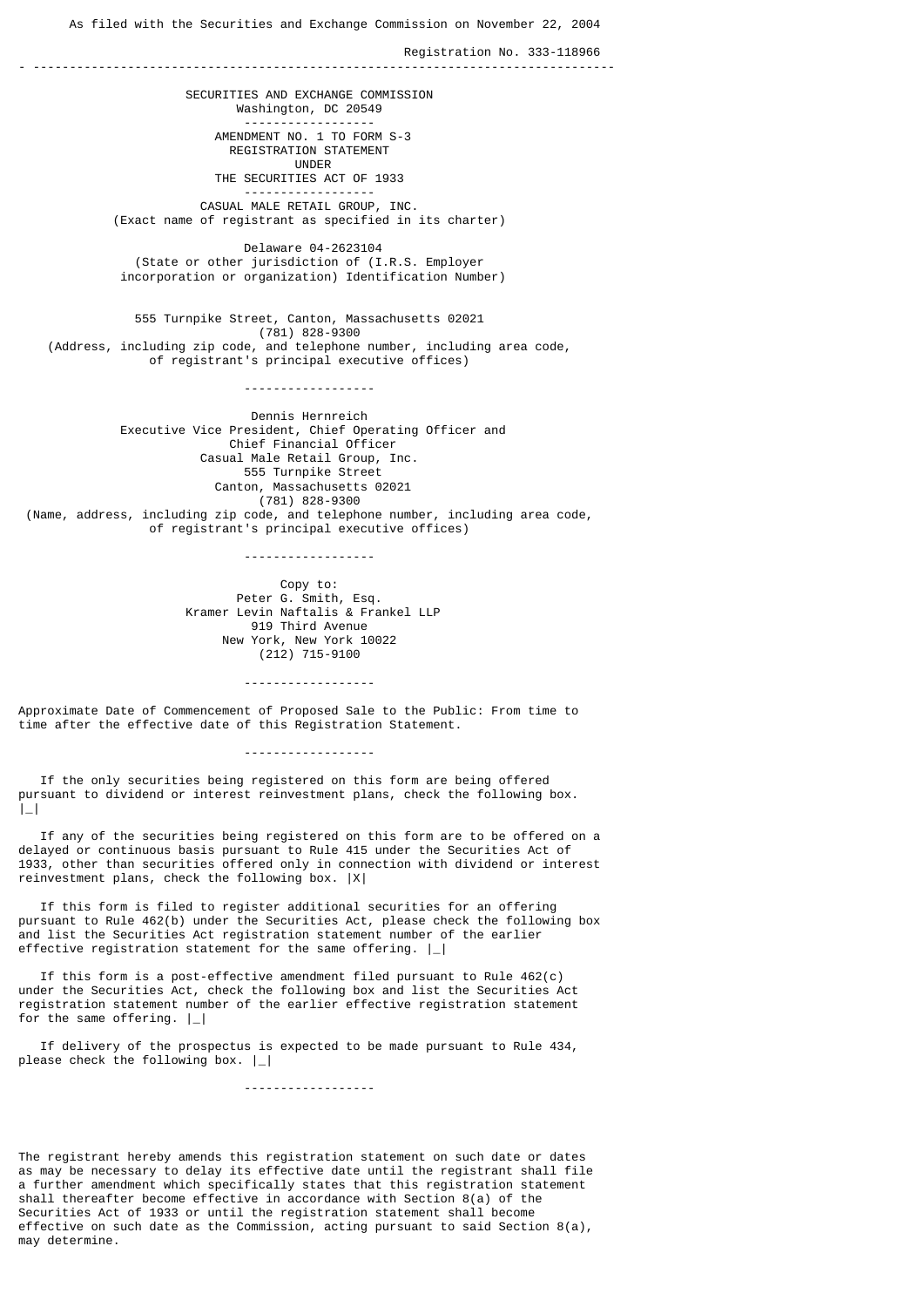## 1,818,504 Shares of Common Stock

 This prospectus relates to the offer and sale by the selling stockholders listed on pages 20-21 of up to 1,818,504 shares of common stock, par value \$0.01 per share, of Casual Male Retail Group, Inc., which shares consist of (i) 1,182,400 shares of common stock issued or issuable upon the exercise of warrants currently held by the selling securityholders, (ii) 430,000 shares of common stock issuable upon the exercise of options currently held by the selling securityholders and (iii) 206,104 additional shares of common stock currently held by the selling securityholders.

 We issued through private placements in 2003 \$29.56 million principal amount of 12% senior subordinated notes due 2010. Together with these notes, which in most cases were issued net of any commission for an aggregate purchase price equal to 98.4% of the aggregate principal amount, we also issued, through such private placements, detachable warrants to purchase 1,182,400 million shares of our common stock at exercise prices ranging from \$4.76 to \$7.32 per share. The warrants are exercisable through July 2, 2010.

 Our common stock is quoted on the Nasdaq National Market under the symbol "CMRG." The last reported sale price of our common stock on November 19, 2004 was \$4.77 per share.

 Investing in our securities involves risks that are described in the "Risk Factors" section beginning on page 4 of this prospectus.

 We will not receive any cash proceeds from the sale of the shares of common stock offered under this prospectus. We are responsible for the payment of certain expenses incident to the registration of the securities.

 Neither the Securities and Exchange Commission, any state securities commission nor any other regulatory body has approved or disapproved of these securities or determined if this prospectus is truthful or complete. Any representation to the contrary is a criminal offense.

### The date of this prospectus is November 22, 2004.

The information in this prospectus is not complete and may be changed. The selling securityholders may not sell these securities until the registration statement filed with the Securities and Excchange Commission is effective. This prospectus is not an offer to sell these securities and it is not soliciting an offer to buy these securities in any state where the offer or sale is not permitted.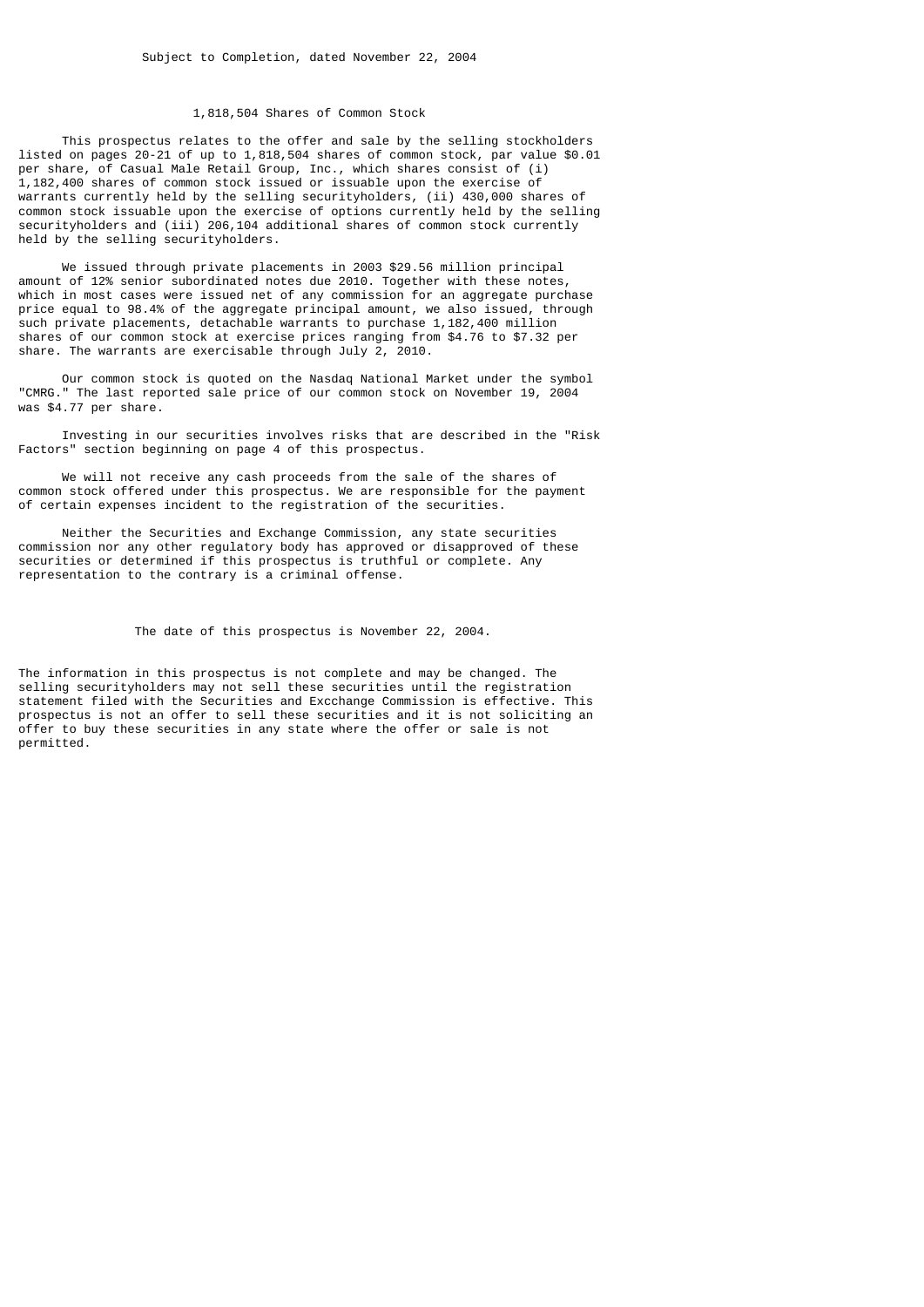Important Notice about the Information Presented in this Prospectus

 You should rely only on the information contained or incorporated by reference in this prospectus. We have not authorized any other person to provide you with different information. If anyone provides you with different or inconsistent information, you should not rely on it. For further information, see the section of this prospectus entitled "Where You Can Find More Information." We are not making an offer to sell these securities in any jurisdiction where the offer or sale is not permitted.

 You should assume that the information appearing in this prospectus is accurate as of the date on the front cover of this prospectus only. Our business, financial condition, results of operations and prospects may have changed since that date.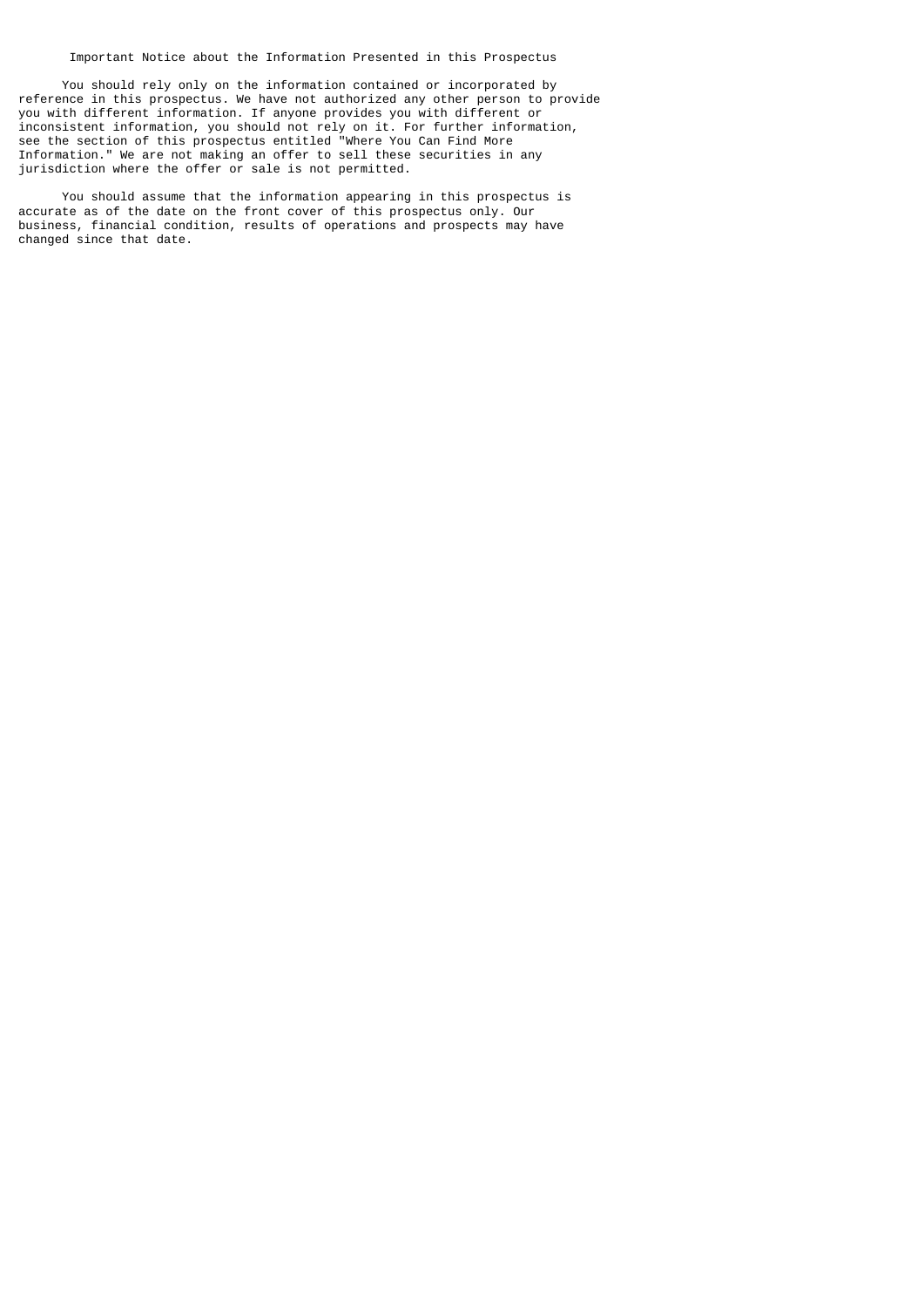# TABLE OF CONTENTS

| CERTAIN UNITED STATES FEDERAL TAX CONSIDERATIONS15 |
|----------------------------------------------------|
|                                                    |
|                                                    |
|                                                    |
|                                                    |
|                                                    |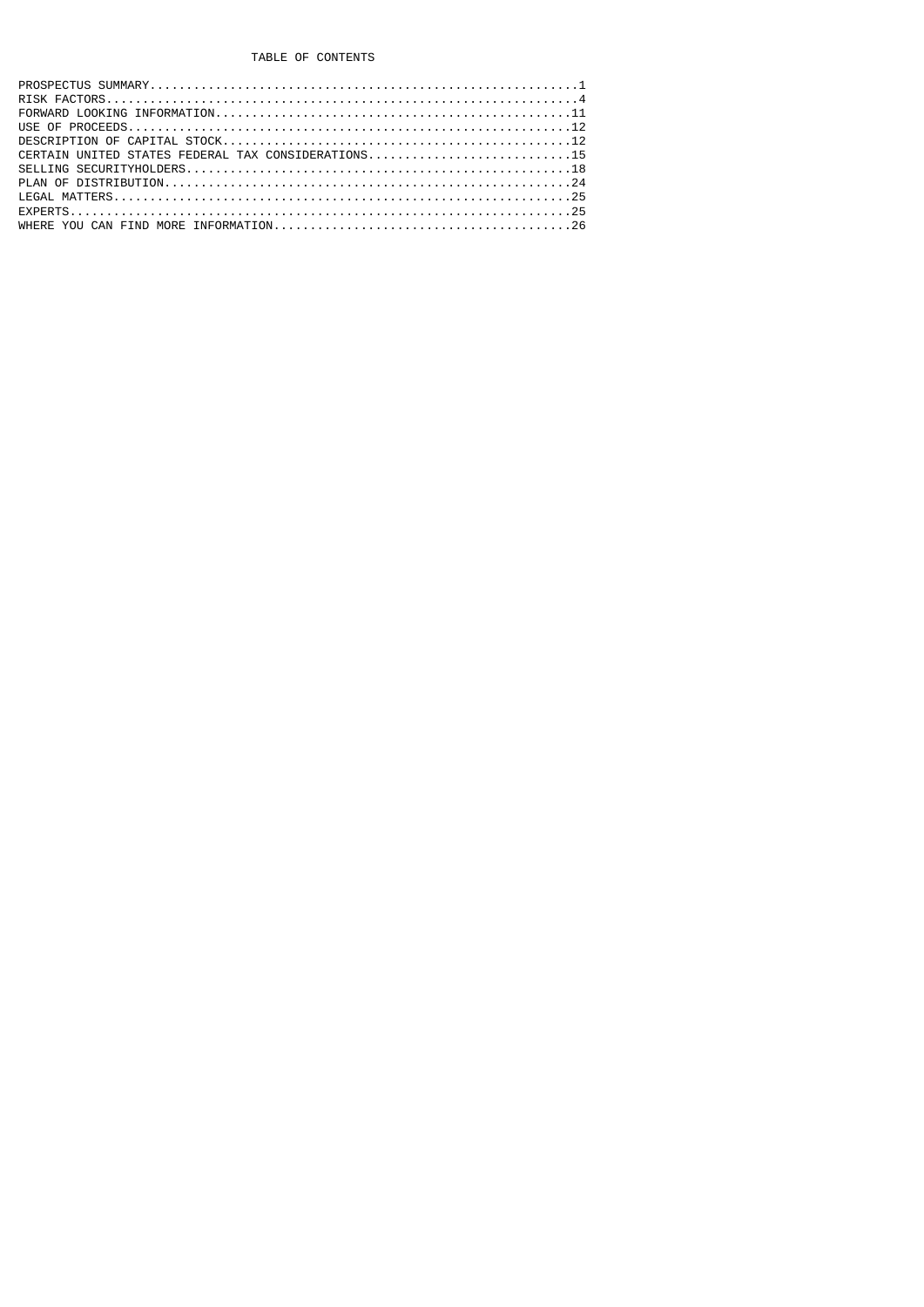#### PROSPECTUS SUMMARY

 The following summary may not contain all the information that may be important to you and is qualified in its entirety by the more detailed information appearing elsewhere or incorporated by reference in this prospectus. You should read the entire prospectus, especially the risks set forth under the heading "Risk Factors," as well as the information incorporated by reference, before making an investment decision.

 When used in this prospectus, the terms "Casual Male," "the Company," "we," "our" and "us" refer to Casual Male Retail Group, Inc. (formerly known as Designs, Inc.) and our consolidated subsidiaries, unless otherwise specified. References in this prospectus to years are to our 52-week or 53-week fiscal year, which ends on the Saturday nearest to January 31. For example, references to "fiscal 2003" mean our fiscal year ended January 31, 2004.

#### Our Business

 We are the largest specialty retailer of big and tall men's apparel in the United States. We operate 489 Casual Male Big & Tall stores, the Casual Male catalog business, the Casual Male e-commerce website and 48 Levi's(R)/Dockers(R) Outlet by Designs outlet stores, all of which are located throughout the United States and Puerto Rico.

#### **Background**

 Prior to May 2002, our business primarily consisted of owning and operating Levi's(R)/Dockers(R) and Candies(R) branded apparel mall and outlet stores. With limited opportunity to expand our mature Levi's(R)/Dockers(R) business, we acquired substantially all of the assets of Casual Male Corp. and certain of its subsidiaries at a bankruptcy court-ordered auction in May 2002. At the time of the acquisition, Casual Male Corp. was the largest retailer in the United States of men's clothing in the "big and tall" market. In April 2002, we entered into a joint venture with Ecko Complex, LLC, a leading design-driven lifestyle brand targeting young men and women, to open and operate Ecko Unltd.(R) branded outlet stores.

 Following our acquisition of Casual Male, we re-evaluated our strategic initiatives. In light of the significant opportunity to grow the Casual Male business and the continued significant deterioration in our Levi's(R)/Dockers(R) business, we announced that we would downsize and eventually exit the Levi's(R)/Dockers(R) business. We also announced that we would exit the  $C$ andies(R) outlet business, which we did by the end of fiscal 2002. Then in the second quarter of fiscal 2004, we sold our 50.5% interest in the Ecko joint venture to Ecko Complex, LLC. These decisions enabled management to focus our resources and energies primarily on growing our Casual Male business.

## Completion of Acquisition of Rochester Big & Tall

 On October 29, 2004, the Company completed its acquisition of substantially all of the assets of Rochester Big & Tall Clothing, Inc., a privately held company headquartered in San Francisco, California ("Rochester"). The purchase price was \$15 million in cash plus the assumption of bank and subordinated debt of approximately \$5 million, in addition to the assumption of identified operating liabilities such as accounts payable and accrued liabilities. There is a potential payment of an additional \$4 million, to be paid over a three-year period subject to an earn-out provision. The Company financed the transaction with a new \$7.5 million term loan from its primary lender and additional borrowings on its existing \$90 million credit facility. The acquisition did not have any impact on the Company's overall liquidity.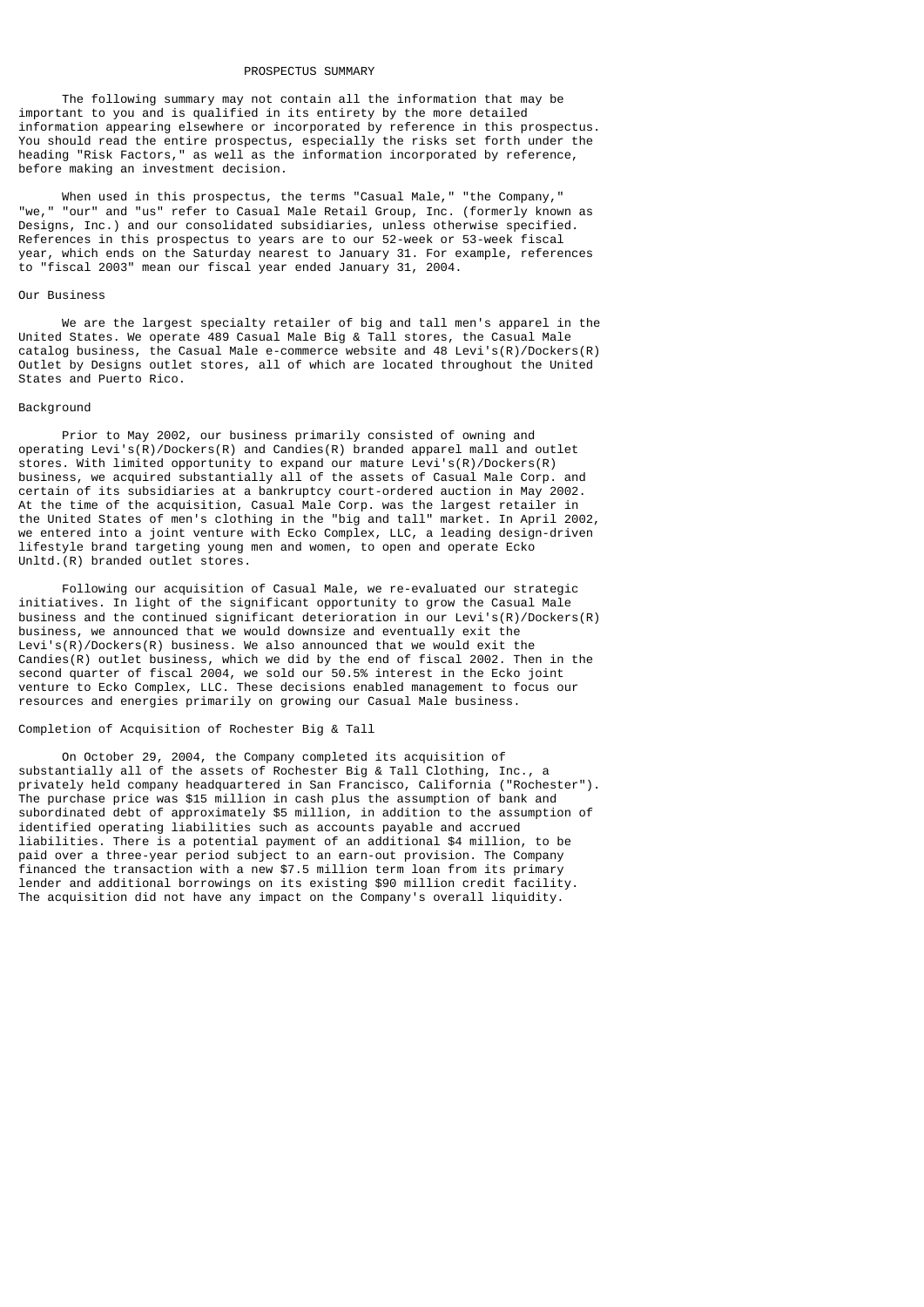Since the Casual Male acquisition, we have operated in two segments: our "Casual Male business" and our "Other Branded Apparel businesses."

### Casual Male Business

 Our Casual Male business is a multi-channel retailer that offers our customers multiple ways to purchase men's big and tall apparel. The business consists of:

- o 420 Casual Male Big & Tall full-price retail stores, located primarily in strip centers, power centers and stand-alone locations;
- o 69 Casual Male Big & tall outlet stores, located in outlet shopping centers;
- o the "Casual Male Big & Tall" catalog, of which we issued 17 editions in fiscal 2003; and
- o our e-commerce business, which includes the www.casualmale.com website and a Casual Male Big & Tall apparel shop on the Amazon.com website.

 Since our acquisition of the Casual Male business in May 2002, in order to revitalize the Casual Male brand and increase our share of the \$5.3 billion men's big and tall apparel market, we have implemented several merchandising strategies, including:

- o changing our store format to merchandise our stores by lifestyle, such as traditional, active and contemporary;
- o targeting the fast-growing "under 30" big and tall customer segment;
- o announcing an exclusive marketing agreement with George Foreman, as well as launching an exclusive line of clothing with the George Foreman brand which commenced in Spring 2004;
- o launching a custom fit program, by which customers can purchase certain styles of clothing that are custom made to specific fit requirements;
- o broadening our merchandise offerings by introducing selected branded products, including professional sports apparel; and
- o introducing new systems infrastructure to improve inventory management, maintain in-stock positions in critical sizes for all stores and tailor lifestyle merchandise assortments to the demographic characteristics of each store.

#### Other Branded Apparel Businesses

2

### Ecko Unltd.(R)

 From March 2002 through July 30, 2004, we operated a joint venture with Ecko Complex, LLC ("Ecko"), under which we owned and managed retail outlet stores bearing the name Ecko Unltd.(R) and featuring Ecko(R) branded merchandise. On July 30, 2004, the Company sold to Ecko its 50.5% interest in the joint venture for a purchase price of \$800,000 in cash and a secured promissory note in the principal amount of \$6.2 million. In addition, the Company will also continue to receive fees based on a percentage of sales for providing transitional services to the joint venture related to its operating and accounting systems, as needed until June 30, 2005. The above transaction resulted in a gain of approximately \$3.1 million, which was included in our results of operations for the three and six months ended July 31, 2004.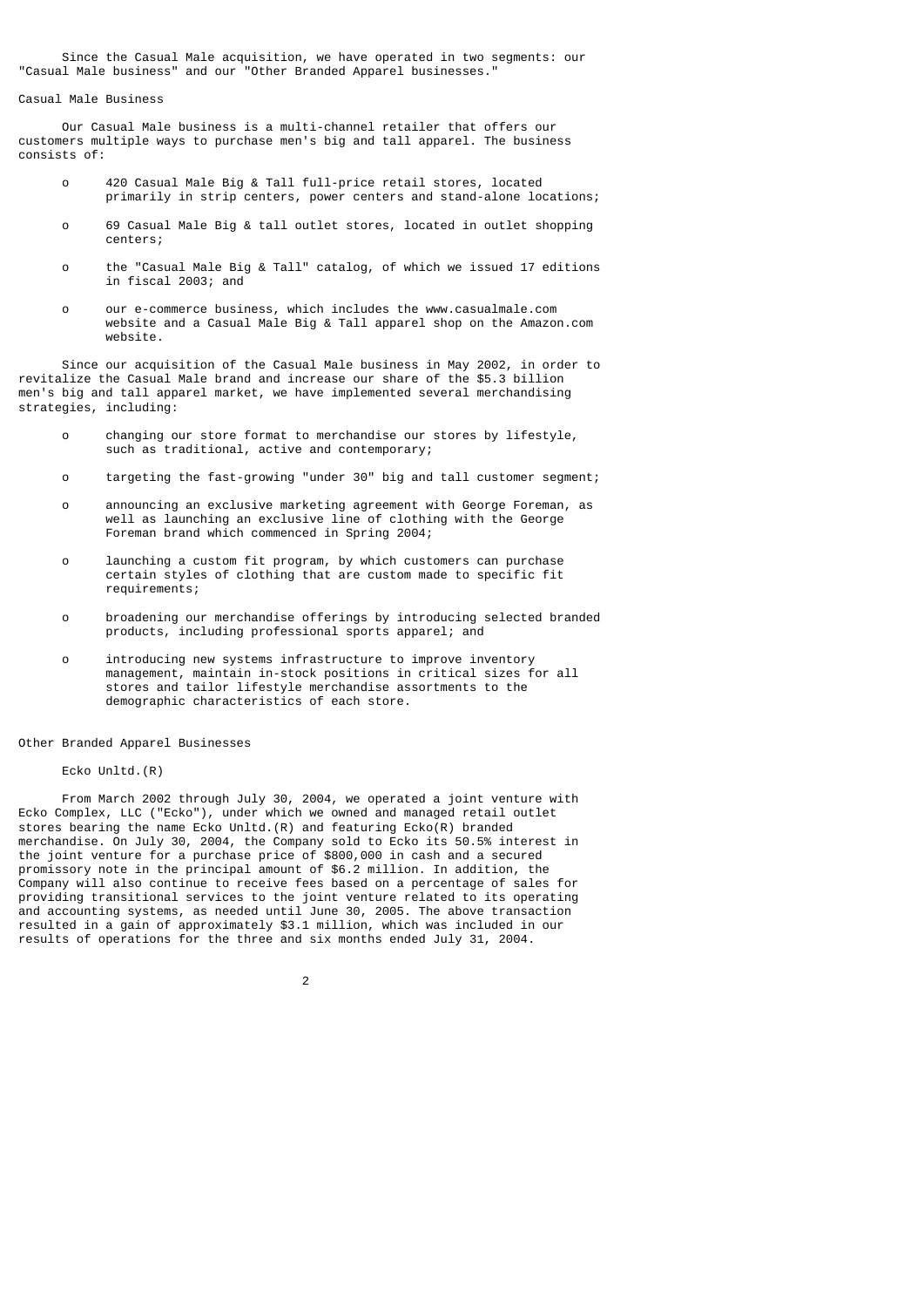Furthermore, pursuant to a mark-down allowance agreement entered into on July 30, 2004, Ecko also executed and delivered an additional secured promissory note for \$1.0 million as a markdown allowance with respect to purchases of certain goods made by the Company from Ecko.

## Levi's(R)/Dockers(R) Outlets

We currently operate 48 Levi's(R)/Dockers(R) outlet stores, 17 of which we expect to close by the end of fiscal 2004. We expect that the remaining Levi's(R)/Dockers(R) stores will either be closed on or before the end of their respective lease terms.

#### Corporate Information

 We were originally incorporated in Delaware as Designs, Inc. in 1976. We changed our name to Casual Male Retail Group, Inc. shortly following our acquisition of substantially all of the assets of Casual Male Corp. and certain of its subsidiaries in May 2002. The address of our principal corporate and executive office is 555 Turnpike Street, Canton, Massachusetts 02021. The telephone number at our headquarters is (781) 828-9300. Our corporate website is located at http://www.cmrginc.com. The information contained on our website is not part of this prospectus.

<u>3 and 2003 and 2003 and 2003 and 2003 and 2003 and 2003 and 2003 and 2003 and 2003 and 2003 and 200</u>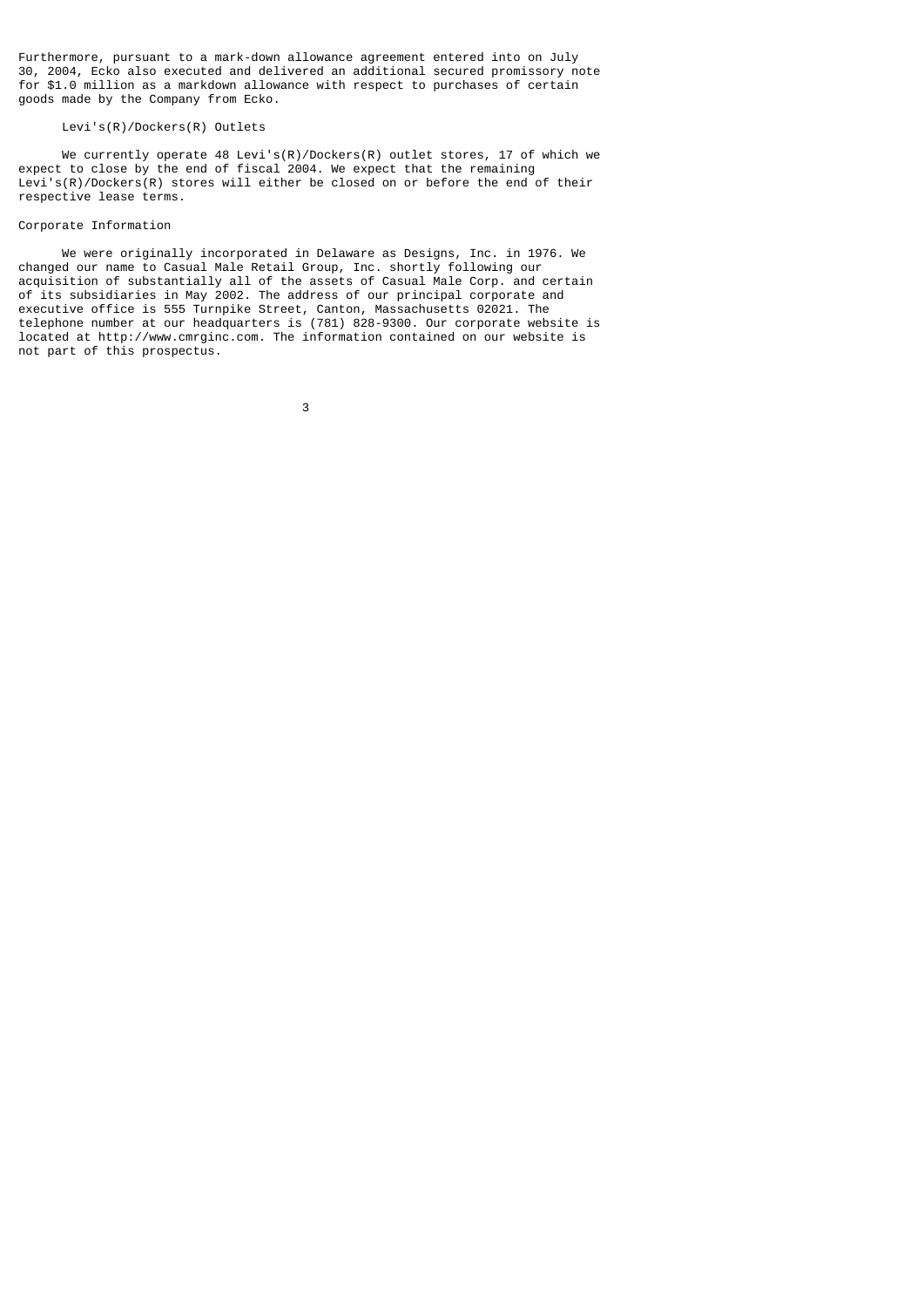### Risk Factors

 You should carefully consider the following risks, as well as the other information contained in this prospectus or incorporated by reference in this prospectus, before investing in shares of our common stock. If any of the following risks actually occurs, our business, financial condition, operating results or prospects could be harmed. In that case, the trading price of our common stock could decline, and you might lose all or part of your investment.

Risks Related to Our Company and Our Industry

Our ability to continue to expand our Casual Male stores may be limited.

 A large part of our growth has resulted from the addition of new Casual Male stores and the increased sales volume and profitability provided by these stores. We will continue to depend on adding new stores to increase our sales volume and profitability. We believe that our ability to increase the number of Casual Male stores in the United States substantially in excess of the number of our current stores will be limited due to capital constraints, market conditions and other factors. When we enter new markets, we must:

- o obtain suitable store locations in light of the local real estate market conditions;
- o hire and train personnel;
- o establish distribution methods; and
- o advertise our brand names and our distinguishing characteristics to consumers who may not be familiar with us.

 As a result of these and other factors, opening new stores is often costly and entails significant risk. We cannot assure you that we will be able to open and operate new stores on a timely and profitable basis. The costs associated with opening new stores may negatively affect our results of operations.

We may be unable to successfully predict fashion trends and customer preferences.

 Customer tastes and fashion trends are volatile and tend to change rapidly. Our success depends in large part upon our ability to effectively predict and respond to changing fashion tastes and consumer demands and to translate market trends to appropriate saleable product offerings. If we are unable to successfully predict or respond to changing styles or trends and misjudge the market for products or any new product lines, our sales will be lower and we may be faced with a substantial amount of unsold inventory or missed opportunities. In response, we may be forced to rely on additional markdowns or promotional sales to dispose of excess, slow-moving inventory, which would decrease our revenues and margins. In addition, the failure to satisfy consumer demand could have serious longer-term consequences, such as an adverse impact on our brand value and the loss of market share to our competitors.

Our business is highly competitive, and competitive factors may reduce our revenues and profit margins.

 The United States men's big and tall apparel market is highly competitive with many national and regional department stores, specialty apparel retailers and discount stores offering a broad range of apparel products similar to the products that we sell. Besides retail competitors, we consider any manufacturer of big and tall merchandise operating in outlet malls throughout the United States to be a competitor. It is also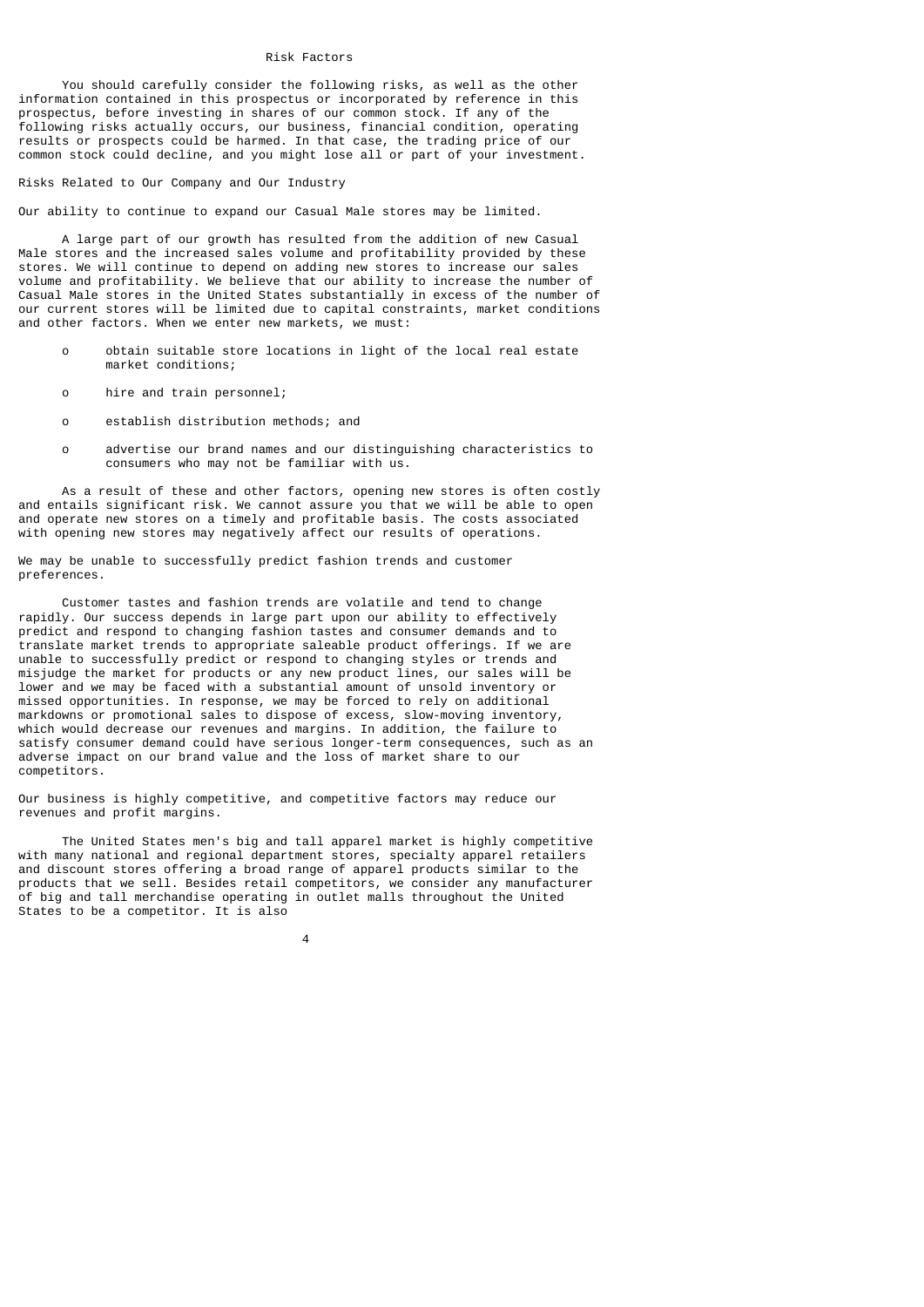possible that another competitor, either a mass merchant or a men's specialty store or specialty apparel catalog, could gain market share in men's big and tall apparel due to more favorable pricing, locations, brand and fashion assortment and size availability. The presence in the marketplace of various fashion trends and the limited availability of shelf space also can affect competition. We may not be able to compete successfully with our competitors in the future and could lose brand recognition and market share. A significant loss of market share would adversely affect our revenues and results of operations.

Our sales will decline if we do not successfully advertise and market our products.

 Our business is directly affected by the success or failure of our advertising and promotional efforts and those of our vendors. Future advertising efforts by us, our vendors or our other licensors may be costly and may not result in increased sales. If we were to undertake a major advertising campaign without success, then our failure to realize any revenues from our advertising and promotional expenditures, together with the possible adverse impact on our brand value and loss of market share, would have a negative impact upon our revenues. In either case, increased costs and decreased margins, accompanied by static or decreased revenues, would cause a decline in our results of operations.

Our success significantly depends on our key personnel and our ability to attract and retain additional personnel.

 Our future success is dependent on the personal efforts, performance and abilities of our key management. For example, the loss of the services of David Levin, our President and Chief Executive Officer, or Dennis Hernreich, our Chief Operating Officer and Chief Financial Officer, each of whom is an integral part of our daily operations and is a primary decision maker in all our important operating matters, could significantly impact our business until adequate replacements could be identified and put in place. The loss of any of our senior management may result in:

- o a loss of organizational focus;
- o poor operating execution;
- o an inability to identify and execute potential strategic initiatives such as joint venture and licensing opportunities;
- o an impairment in our ability to identify new store locations; and
- o an inability to consummate possible acquisitions.

 These adverse results could, among other things, reduce potential revenues, prevent us from diversifying our product lines and geographic concentrations, and expose us to downturns in our markets. The loss of members of our senior management as well as our chairman, Seymour Holtzman, who also has many years of experience in the capital markets, could negatively impact our ability to obtain additional debt or equity financing for our operations or to refinance existing indebtedness, or the terms that might be negotiated for such financing or refinancing. Those circumstances in turn could ultimately result in a significant decline in profitability and decline in our financial condition. The competition is intense for the type of highly skilled individuals with relevant industry experience that we require and we may not be able to attract and retain new employees of the caliber needed to achieve our objectives.

the contract of the contract of the contract of the contract of the contract of the contract of the contract o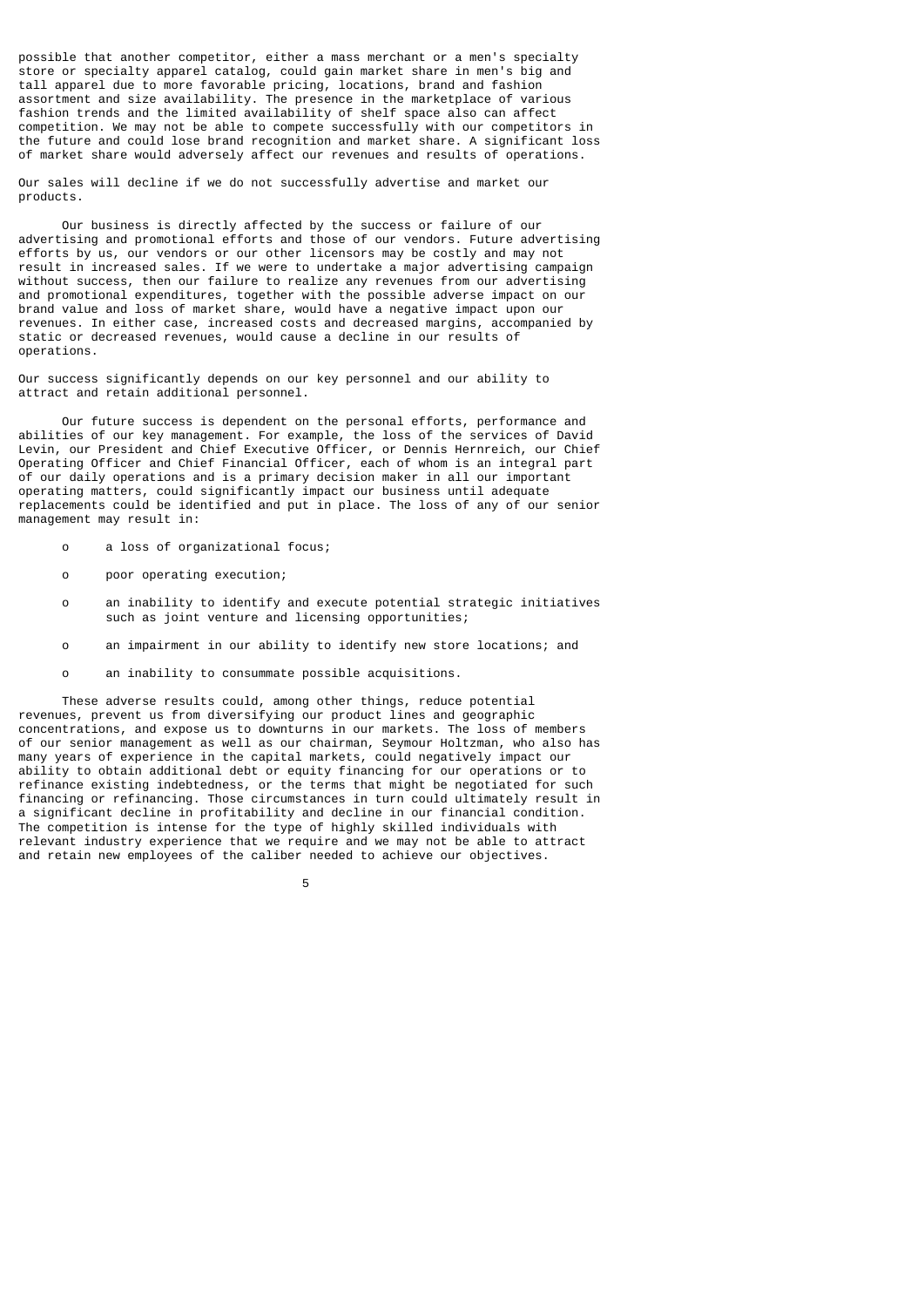We need to timely complete the implementation of our information systems and control procedures.

 We depend heavily upon technology and information systems to control inventory, sales, markdowns, merchandise on hand and other critical information. Any significant deficiencies in our management information systems resulting in less than optimal systems performance could have a negative impact upon our business. For example, since the information systems provide vital information with respect to specific merchandise sales at the SKU level, replenishment requirements to maintain optimum inventory levels, and sell through data from which markdown requirements are identified to most productively sell through poor selling SKUs, if that information is not consistently provided on a timely and accurate basis our sales could be severely impacted, or our gross margins could be adversely affected.

 We periodically review, improve and, under certain circumstances, replace our technology and management information systems to provide enhanced support to all operating areas. If such upgrades and enhancements are not successfully implemented, then the current systems may not be able to continue to support adequately our management information requirements. Currently, we are undergoing a significant effort to replace our existing antiquated legacy systems, as part of the process of integrating the historical Designs, Inc. and Casual Male operations. It is critically important to the successful operation of our business that the implementation of our systems integration process, which entails the replacement, enhancement, or upgrade of all Casual Male's vital former information systems, be completed within budget and in a timely manner without disruption to our daily operations. To implement these initiatives, we spent approximately \$4.1 million in fiscal 2002, \$4.0 million in fiscal 2003 and \$1.5 million to date during fiscal 2004. We anticipate that the implementation will require approximately 12 additional months to complete at a remaining cost of approximately \$10.5 million which includes upgrading our existing point-of-sale and register systems and implementing a Customer Relationship Management software system. If we are unable to complete these projects within budget and on time, our operating results will suffer.

The loss of, or disruption in, our centralized distribution center could negatively impact our business and operations.

 All merchandise for our Casual Male stores is received into our centralized distribution center in Canton, Massachusetts, where the inventory is then processed, sorted and shipped to our stores. We depend in large part on the orderly operation of this receiving and distribution process, which depends, in turn, on adherence to shipping schedules and effective management of the distribution center. Although we believe that our receiving and distribution process is efficient and well positioned to support our expansion plans, we cannot assure you that events beyond our control, such as disruptions in operations due to fire or other catastrophic events, employee matters or shipping problems, would not result in delays in the delivery of merchandise to our stores.

 Although we maintain business interruption and property insurance, we cannot assure you that our insurance will be sufficient, or that insurance proceeds will be timely paid to us, in the event our distribution center is shut down for any reason or if we incur higher costs and longer lead times in connection with a distribution at our distribution center.

We are dependent on third parties for the manufacture of the products we sell.

 We do not own or operate any manufacturing facilities and are therefore entirely dependent on third parties for the manufacture of the products we sell. Without adequate supplies of merchandise to sell to our customers in the styles and fashions demanded by our particular customer base, sales would decrease materially and our business would suffer. Furthermore, approximately 70% of our merchandise is branded product made specifically for Casual Male and our customers. In the event that manufacturers are unable or unwilling to ship products to us in a timely manner or continue to manufacture products for us, we would

 $\sim$  6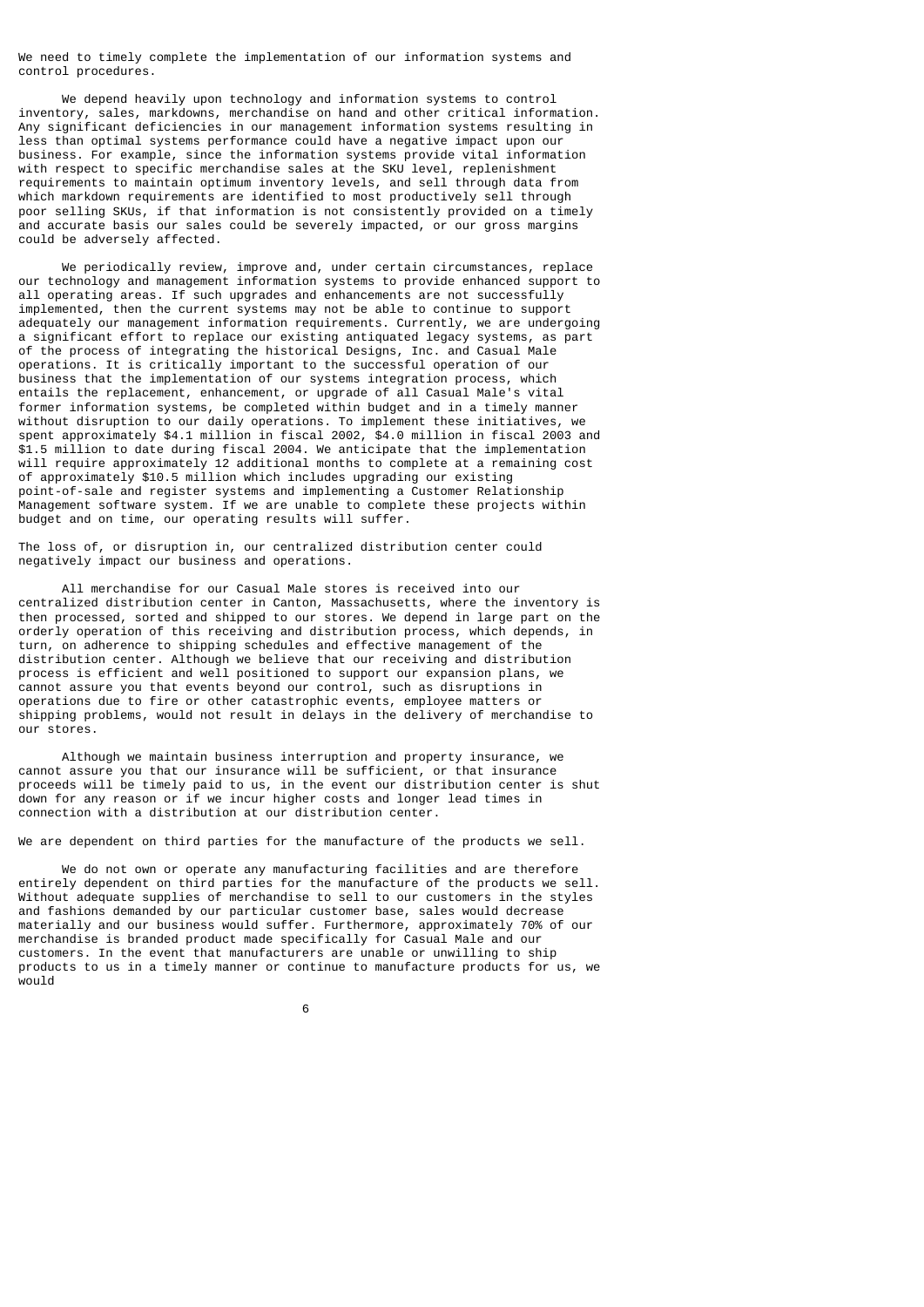have to rely on other current manufacturing sources or identify and qualify new manufacturers. We might not be able to identify or qualify such manufacturers for existing or new products in a timely manner and such manufacturers might not allocate sufficient capacity to us in order to meet our requirements. Our inability to secure adequate and timely supplies of product would negatively impact inventory levels, sales and gross margin rates, and ultimately our results of operations.

 In addition, even if our current manufacturers continue to manufacture our products, they may not maintain adequate controls with respect to product specifications and quality and may not continue to produce products that are consistent with our standards. If we are forced to rely on products of inferior quality, then our brand recognition and customer satisfaction would be likely to suffer. These manufacturers may also increase the cost to us of the products we purchase from them. If our suppliers increase our costs, our margins may be adversely affected.

 Should we experience significant unanticipated demand, we will be required to significantly expand our access to manufacturing, both from current and new manufacturing sources. If such additional manufacturing capacity is not available on terms as favorable as those obtained from current sources, then our revenues or margins, or both, will suffer.

 In addition, a significant portion of our merchandise is directly imported from other countries, and U.S. domestic suppliers who source their goods from other countries supply most of our remaining merchandise. If imported goods become difficult or impossible to bring into the United States, due to tariffs, embargoes or other reasons and if we cannot obtain such merchandise from other sources at similar costs, then our sales, gross margins and profit margins would significantly decline. Furthermore, in the event that commercial transportation is curtailed or substantially delayed, we may not be able to maintain adequate inventory levels of important merchandise on a consistent basis, which would negatively impact our sales and potentially erode the confidence of our customer base, leading to further loss of sales and an adverse impact on our results of operations.

 In extreme circumstances, it may be necessary to close less productive stores so as to consolidate important merchandise categories into our most productive stores, which would severely impact our results of operations and cash flow.

Exiting our Levi's(R)/Dockers(R) business may subject us to significant costs and divert resources.

 In light of the continued significant deterioration in our Levi's(R)/Dockers(R) operations, we announced that we would downsize and eventually exit this business. In connection with this restructuring, we have incurred and will need to continue to incur significant exit costs associated with the termination of leases, liquidation of inventory and various employee matters. In addition, the restructuring of this business may divert managerial and other resources from our core businesses and may subject us to litigation. We have recorded restructuring charges totaling \$41.3 million to date in connection with the restructuring of our Levi's(R)/Dockers(R) business, and expect to record additional restructuring charges as we complete this initiative. These charges have reduced and will continue to reduce our net income, and if future charges exceed our expectations, our stock price may be adversely affected.

Our results of operations will be adversely affected if our George Foreman line of apparel is unsuccessful.

 We have entered into an exclusive endorsement and licensing arrangement for a men's apparel line with George Foreman, the well-known boxing personality. Under the terms of this arrangement, we are obligated to make significant payments to Mr. Foreman regardless of the success of the product line, and we intend to incur significant marketing costs in connection with the promotion of this product line. As a result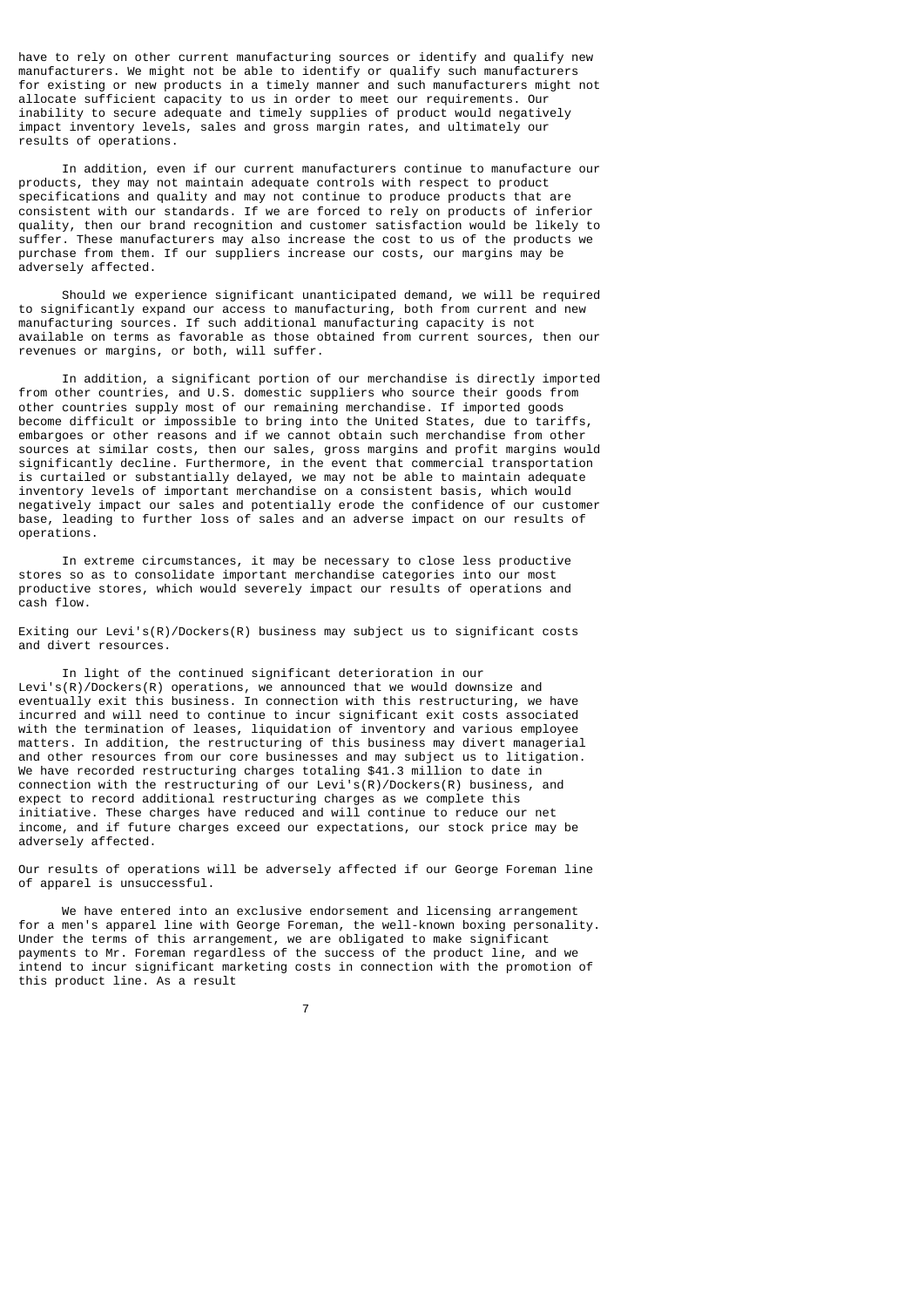of these expenditures, if sales from this product line do not meet our expectations our results of operations will be adversely affected. Furthermore, we are subject to risks associated with having our brand identified with a celebrity personality. If our customers do not care for Mr. Foreman, or if this product line is not successful, our brand value will suffer.

The loss of any of our key trademarks or licenses could adversely affect demand for our products.

 We own and use a number of trademarks and operate under several trademark license agreements. We believe that these trademarks have significant value and are instrumental in our ability to create and sustain demand for and to market our products. We cannot assure you that these trademarks and licensing agreements will remain in effect and enforceable or that any license agreements, upon expiration, can be renewed on acceptable terms or at all. In addition, any future disputes concerning these trademarks and licenses may cause us to incur significant litigation costs or force us to suspend use of the disputed trademarks.

Our business is seasonal and is affected by general economic conditions.

 Like most other retail businesses, our business is seasonal. Historically, over 30% of our net sales have been made and approximately 70% of our operating income has been generated during November, December and January. Like other retail businesses, our operations may be negatively affected by local, regional or national economic conditions, such as levels of disposable consumer income, consumer debt, interest rates and consumer confidence. Any economic downturn might cause consumers to reduce their spending, which could negatively affect our sales. A sustained economic downturn would likely have an adverse affect on our results of operations.

Acts of terrorism could negatively impact our operating results and financial condition.

 The continued threat of terrorism and heightened security measures in response to an act of terrorism may disrupt commerce and undermine consumer confidence which could negatively impact our sales by causing consumer spending to decline. Furthermore, an act of terrorism or war, or the threat thereof, could negatively impact our business by interfering with our ability to obtain merchandise from vendors or substitute suppliers at similar costs in a timely manner.

Our cost savings and expense reductions resulting from the acquisition of Casual Male may be less than anticipated.

 We anticipate significant, continued cost savings following our May 2002 acquisition of substantially all the assets of Casual Male, primarily through headcount reductions, renegotiations of contractual arrangements for supplies and services associated with the operation for more favorable pricing terms, elimination of inefficient and costly business processes and costs by streamlining our management information systems, and economies of scale in purchasing. It is possible that some of the contemplated headcount reductions could fail to take place on the scale proposed due to unforeseen or underestimated needs for the employees in question. It is also possible that the cost savings associated with achieving purchasing economies fail to materialize due to unsuccessful negotiations with key vendors. There is also a cost to realizing the potential savings and these costs could potentially be higher than originally contemplated in management's projections. In such an instance, the amount of the cost savings would be offset by the higher costs of realizing the savings, thereby reducing the overall benefit of the acquisition of Casual Male and reducing our expected profitability. If there are substantial failures to achieve these cost savings, cash flow and the servicing of debt related to that acquisition could also be reduced.

e a construction de la construction de la construction de la construction de la construction de la constructio<br>En 1980, en 1980, en 1980, en 1980, en 1980, en 1980, en 1980, en 1980, en 1980, en 1980, en 1980, en 1980, en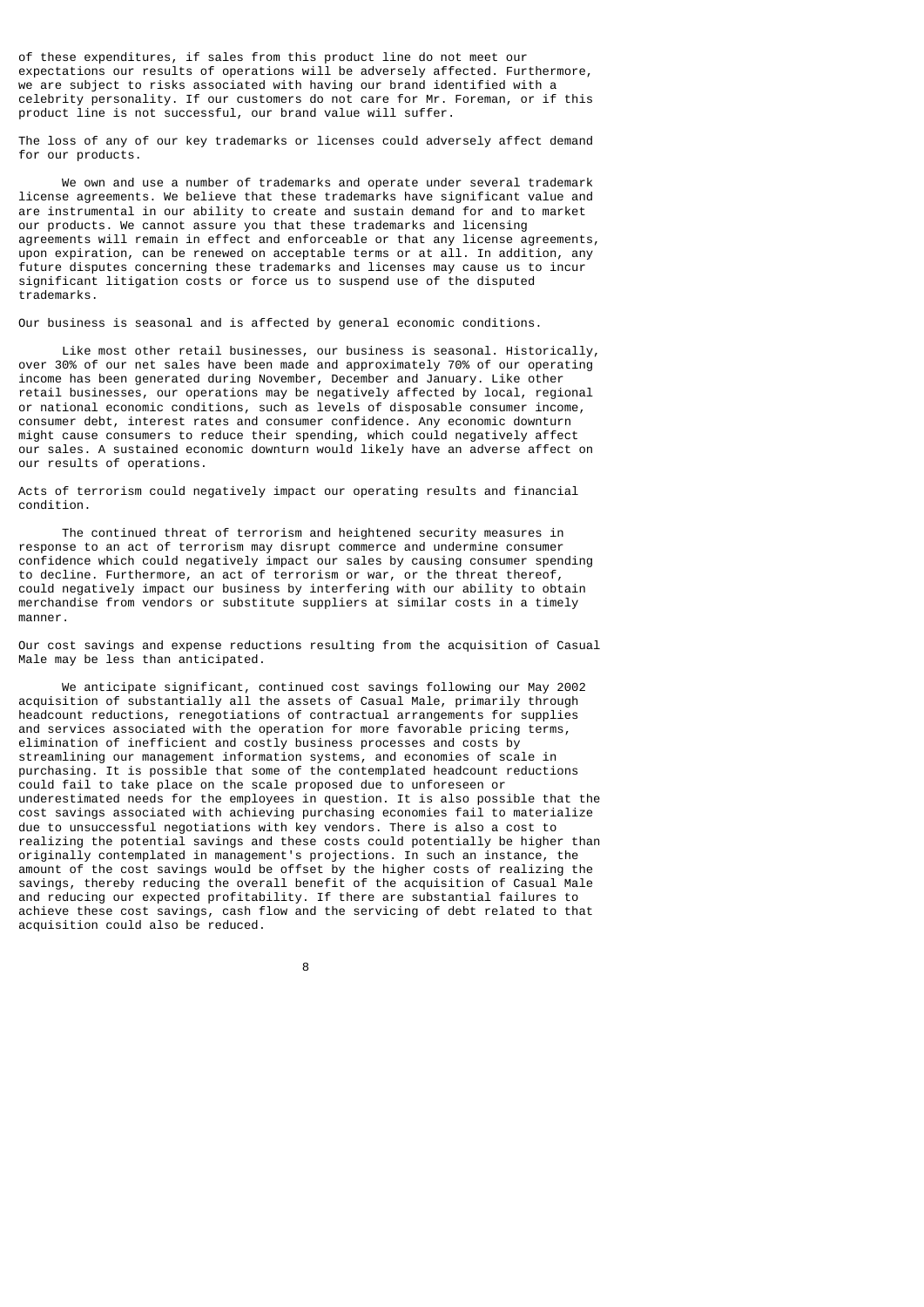We face greater challenges in managing several brands in multiple channels of distribution.

 Several retailers have had problems executing a corporate strategy aimed at operating multiple brands in multiple channels. We have expertise in the outlet channel of distribution, but our acquisition of Casual Male caused us to conduct operations in the specialty store and internet channels of distribution. We are now also responsible for all aspects of brand management with respect to the Casual Male brand, including advertising and promotion, and the servicing and merchandising of private label and brand merchandise. If the managing of multiple brands within multiple channels is poorly executed, we will not achieve our expected level of profitability, and could ultimately be compelled to eliminate the multiple brand strategy so that the organization may focus on a single brand strategy.

A reduction in the size of our target market and shifts in customer purchasing habits will adversely affect our sales.

 As more and more food retailers begin to compete on the basis of providing more healthy menus, and American popular culture becomes more health conscious, the size of our target demographic could decrease, resulting in lower sales. In addition, recent statistics have shown that the overall levels of men's apparel sales have been decreasing, in part due to a lesser percentage of men's apparel being bought by women. If this trend continues and we are unable to adjust our business model to reflect the trend, our results of operations and cash flow will be impacted

Risks Related to Our Corporate Structure and Stock

Our stock price has been and may continue to be extremely volatile due to many factors.

 The market price of our common stock has fluctuated in the past and may increase or decrease rapidly in the future depending on news announcements and changes in general market conditions. Between January 31, 2003 and November 1, 2004, the closing price of our common stock ranged from a low of \$2.28 per share to a high of \$10.57 per share. The following factors, among others, may cause significant fluctuations in our stock price:

- o news announcements regarding quarterly or annual results of operations;
- o monthly comparable store sales;
- o acquisitions;
- o competitive developments;
- o litigation affecting us; or
- o market views as to the prospects of the retail industry generally.

Rights of our stockholders may be negatively affected if we issue any of the shares of preferred stock which our Board of Directors has authorized for issuance.

 We have available for issuance 1,000,000 shares of preferred stock, par value \$.01 per share. Our board of directors is authorized to issue any or all of this preferred stock, in one or more series, without any further action on the part of shareholders. The rights of our shareholders may be negatively affected if we issue a series of preferred stock in the future that has preference over our common stock with respect to the payment of dividends or distribution upon our liquidation, dissolution or winding up.

9 and 20 and 20 and 20 and 20 and 20 and 20 and 20 and 20 and 20 and 20 and 20 and 20 and 20 and 20 and 20 and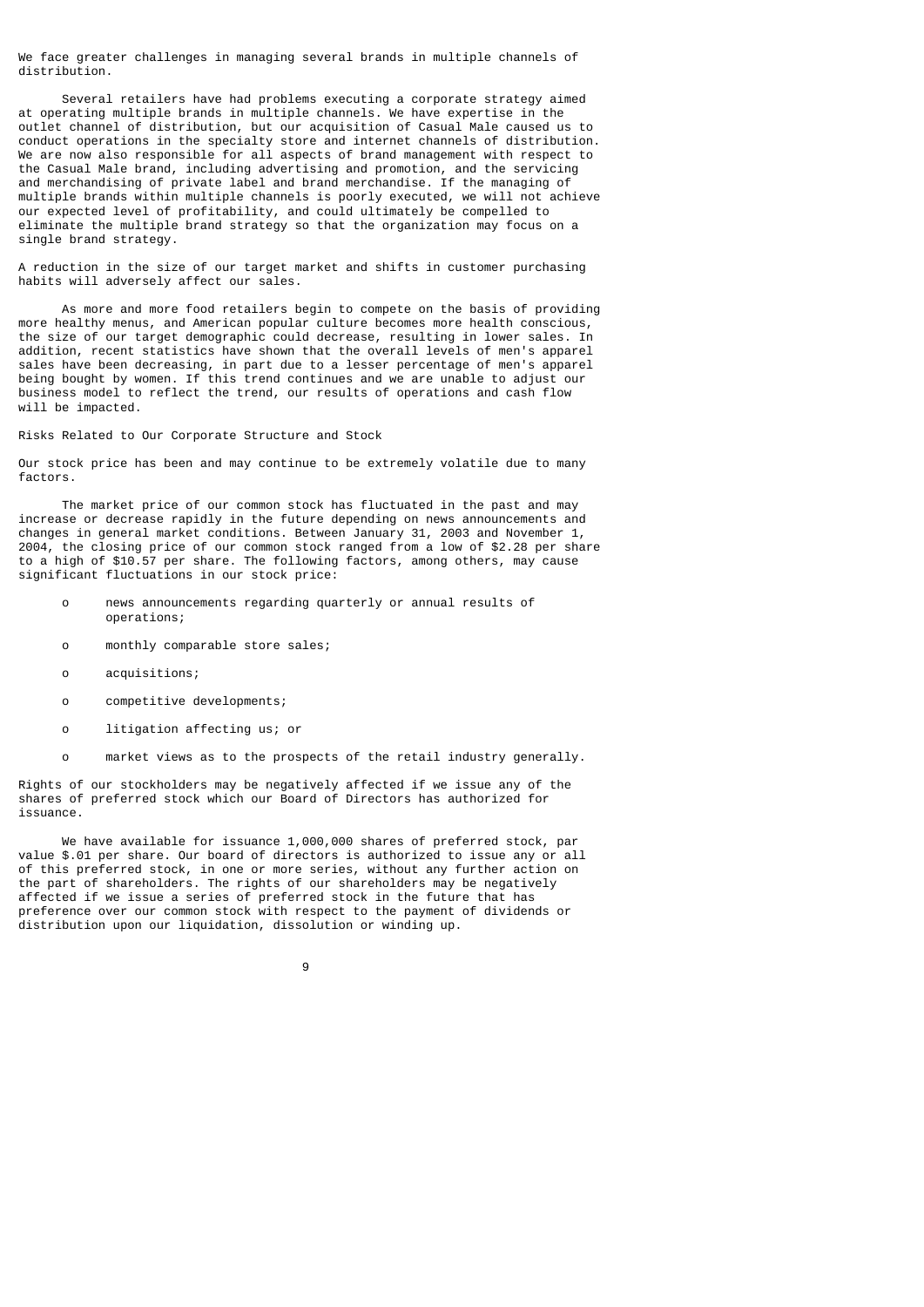State laws and our certificate of incorporation may inhibit potential acquisition bids that could be beneficial to our stockholders.

 We are subject to certain provisions of Delaware law which could delay or make more difficult a merger, tender offer or proxy contest involving us. In particular, Section 203 of the Delaware General Corporation Law prohibits a Delaware corporation from engaging in certain business combinations with any interested stockholder for a period of three years unless specific conditions are met. In addition, certain provisions of Delaware law could have the effect of delaying, deferring or preventing a change in control of us, including, without limitation, discouraging a proxy contest or making more difficult the acquisition of a substantial block of our common stock. The provisions could also limit the price that investors might be willing to pay in the future for shares of our common stock. For additional information, see the section of this prospectus entitled "Description of Capital Stock -- Antitakeover Effects of Provisions of Our Certificate of Incorporation, Our By-Laws and Delaware Law."

Conversion of our 5% Senior Subordinated Notes could result in dilution to holders of our common stock.

 In the fourth quarter of fiscal 2003, we sold in a private transaction \$100 million principal amount of convertible senior subordinated notes due 2024 (the "Convertible Notes"). If the holders of the Convertible Notes convert such notes, we would be required to issue to such holders approximately 9.39 million additional shares of common stock, which would result in dilution to holders of our common stock. Additionally, the 9.39 million additional shares of common stock would not have an impact on historical earnings per share of the Company because the conversion of such shares would have been antidilutive.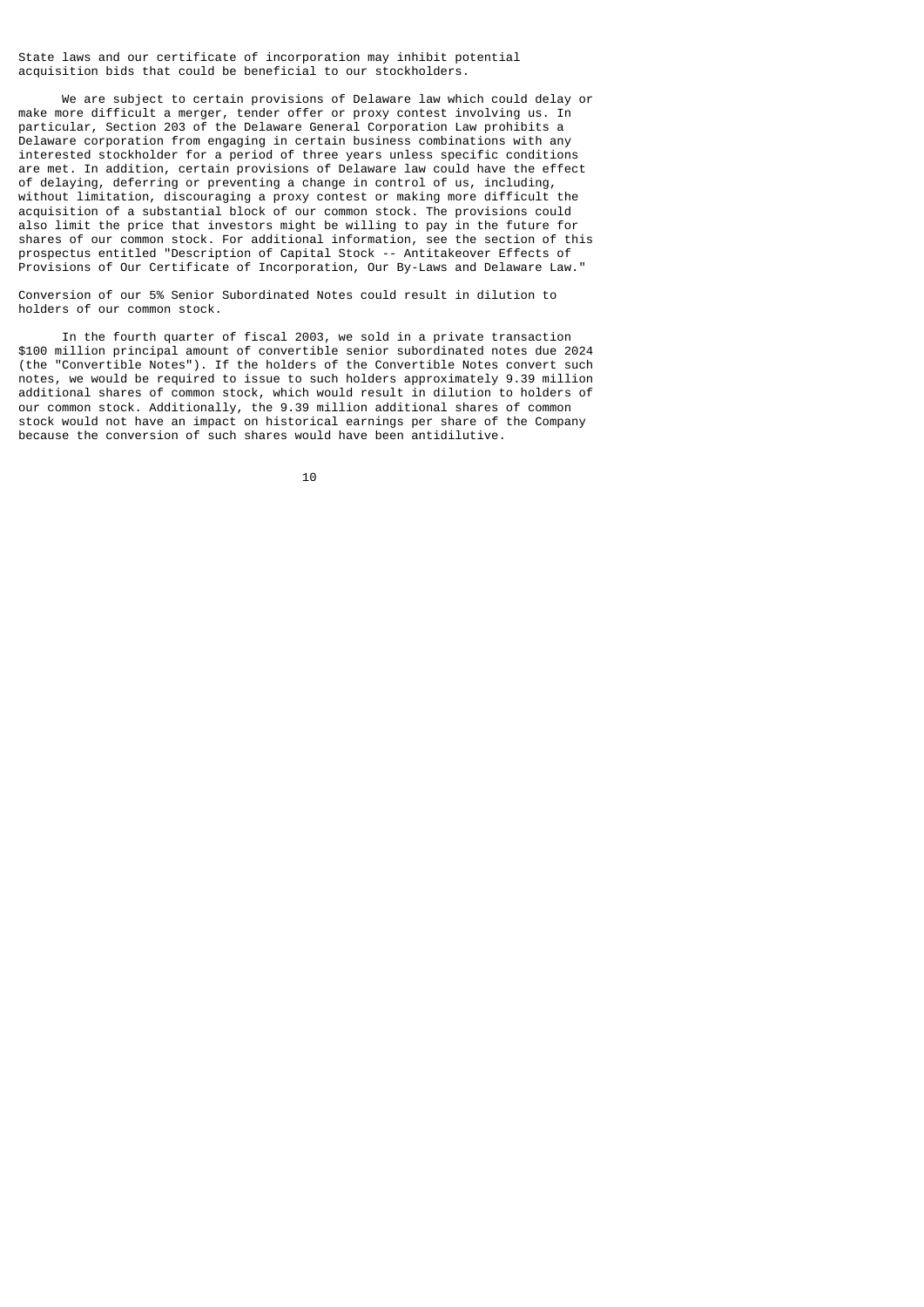### FORWARD LOOKING INFORMATION

 Certain statements contained in this prospectus constitute "forward-looking statements" within the meaning of the United States Private Securities Litigation Reform Act of 1995. In some cases, forward-looking statements can be identified by the use of forward-looking terminology such as "may," "will," "estimate," "intend," "continue," "believe," "expect" or "anticipate" or the negatives thereof, variations thereon or similar terminology. The forward-looking statements contained in this prospectus are generally located in the material set forth under the headings "Prospectus Summary" and "Risk Factors," but may be found in other locations as well. These forward-looking statements generally relate to plans and objectives for future operations and are based upon management's reasonable estimates of future results or trends. Although we believe that the plans and objectives reflected in or suggested by such forward-looking statements are reasonable, such plans or objectives may not be achieved. Actual results may differ from projected results due, but not limited, to unforeseen developments, including developments relating to the following:

- o overall economic and business conditions;
- o competitive factors in the industries in which we conduct our business;
- o changes in governmental regulation;
- o the demand for our goods and services;
- o the fact that our customers may cancel orders they have placed with us, in whole or in part, without advance notice;
- o changes in tax requirements, including tax rate changes, new tax laws and revised tax law interpretations;
- o changes in generally accepted accounting principles or interpretations of those principles by governmental agencies and self-regulatory groups;
- o developments in and results of litigation;
- o interest rate fluctuations, foreign currency rate fluctuations and other capital market conditions;
- o economic and political conditions in international markets, including governmental changes and restrictions on the ability to transfer capital across borders;
- o changes in the cost of raw materials used in our business;
- o the timing, impact and other uncertainties of acquisitions that we may consider or consummate;
- o our ability to achieve anticipated synergies and other cost savings in connection with such acquisitions; and
- o the other factors discussed under "Risk Factors" or elsewhere in this prospectus.

 You should read this prospectus completely and with the understanding that actual future results may be materially different from what we expect. All forward-looking statements contained in this prospectus and all subsequent written and oral forward-looking statements attributable to us or persons acting on our behalf are expressly qualified in their entirety by the foregoing factors. These forward-looking statements speak only as of the date on which they are made. We disclaim any obligation or undertaking to provide any updates or revisions to any forward-looking statement to reflect any change in our expectations or any change in events, conditions or circumstances on which the forward-looking statement is based.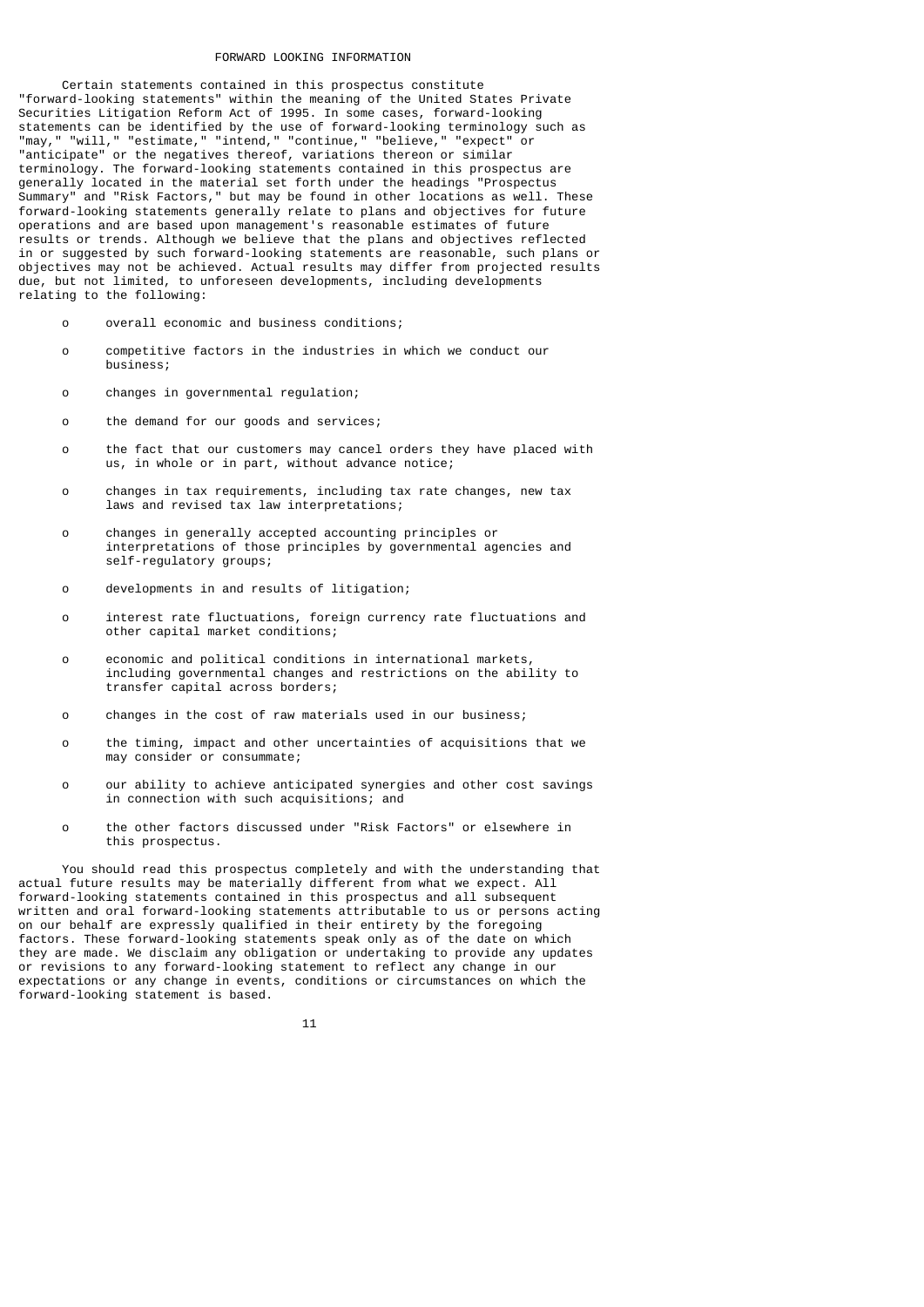### USE OF PROCEEDS

 The selling securityholders will receive all of the net proceeds from the sales of shares of common stock pursuant to this prospectus, and the Company will receive none of the proceeds.

### DESCRIPTION OF CAPITAL STOCK

 We are authorized to issue a total of 76,000,000 shares, consisting of 75,000,000 shares of common stock and 1,000,000 shares of preferred stock. The following is a summary of some of the rights and privileges pertaining to our common stock. For a full description of our common stock and our preferred stock, you should refer to our certificate of incorporation and by-laws.

### Our Common Stock

 As of July 31, 2004, there were 34,207,108 shares of our common stock outstanding. The holders of our common stock are entitled to one vote per share on all matters to be voted upon by the stockholders. None of our common stockholders will be entitled to cumulate votes at any election of directors. Subject to preferences that are applicable to any series of our preferred stock that may come into existence in the future, the holders of our common stock are entitled to receive such dividends, if any, as may be declared from time to time by our board of directors out of legally available funds. In the event of our liquidation, dissolution or winding up, the holders of our common stock are entitled to share ratably in all assets remaining after payment of liabilities, subject to prior rights of any series of our preferred stock that may come into existence in the future. Holders of our common stock have no preemptive or conversion rights or other subscription rights. There are no redemption or sinking fund provisions available to the holders of our common stock.

### Our Preferred Stock

 Our board of directors has the authority, without action by the stockholders, to designate and issue preferred stock in one or more series and to designate the rights, preferences and privileges of each series, which may be greater than the rights of the common stock. It is not possible to state the actual effect of the issuance of any shares of preferred stock upon the rights of holders of the common stock until the board of directors determines the specific rights of the holders of such preferred stock. However the effects might include, among other things:

- o restricted dividends on the common stock;
- o diluting the voting power of the common stock;
- o impairing the liquidation rights of the common stock; or
- o delaying or preventing a fundamental change in control of our company without further action by our stockholders.

#### Warrants

 As of July 31, 2004, there were outstanding warrants to purchase an aggregate of up to 3,377,871 shares of our common stock at a weighted average exercise price of \$5.74 per share, including the warrants exercisable to purchase the common stock offered by this prospectus. These warrants are currently exercisable in full and expire between April 2007 and July 2010.

#### 12 and 12 and 12 and 12 and 12 and 12 and 12 and 12 and 12 and 12 and 12 and 12 and 12 and 12 and 12 and 12 an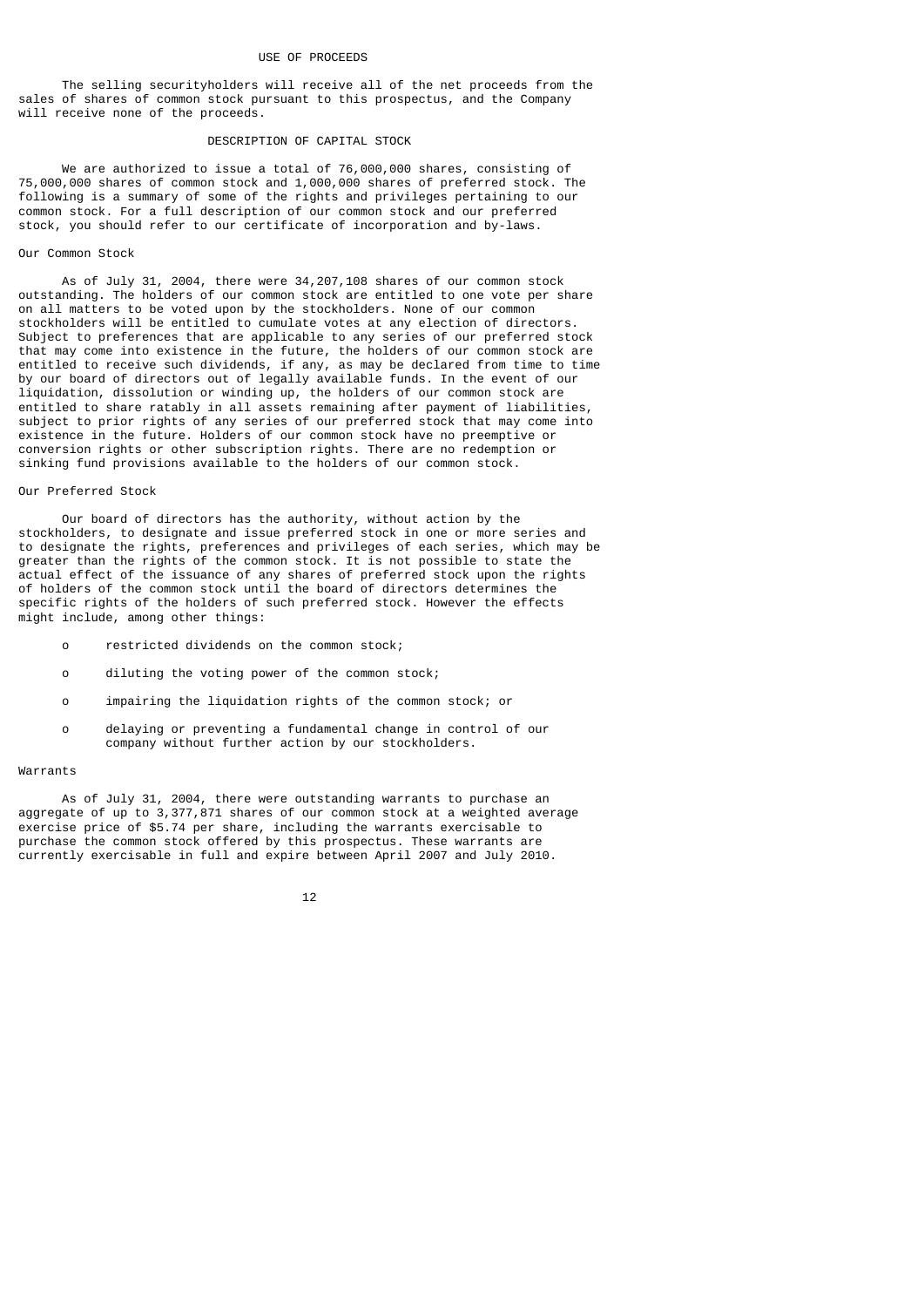## Options

 As of July 31, 2004, there were an aggregate of 3,067,433 shares of our common stock subject to outstanding options at a weighted average exercise price of \$5.56 per share under our 1992 Stock Incentive Plan, as amended. In addition, as of July 31, 2004, there were an aggregate of 1,140,000 shares of our common stock issued outside of our 1992 Stock Incentive Plan subject to outstanding options at a weighted average exercise price of \$3.40. As of July 31, 2004, 2,700,075 shares were reserved for future issuance upon exercise of options that may be granted under the 1992 plan.

#### Registration Rights of Certain Holders

 From time to time, we have issued and may continue to issue shares of capital stock, warrants, convertible notes or other securities entitled to registration rights. All previously issued securities entitled to such registration rights, other than the shares of stock offered under this prospectus, have been registered pursuant to registration statements on Form S-3 filed in September 2002 and February 2004. Accordingly, all such previously granted registration rights have been satisfied.

Antitakeover Effects of Provisions of Our Certificate of Incorporation, Our By-Laws and Delaware Law

 Provisions of our certificate of incorporation and by-laws, as well as provisions of Delaware law, could make it more difficult for a third party to acquire us and to remove incumbent officers and directors. These provisions, summarized below, are expected to discourage certain types of coercive takeover practices and inadequate takeover bids and to encourage persons seeking to acquire control of us to first negotiate with us. These provisions could discourage potential acquisition proposals and could delay or prevent a change in control. These provisions are also intended to enhance the likelihood of continuity and stability in the composition of our board of directors and in the policies formulated by our board of directors and to discourage certain types of transactions that may involve an actual or threatened change of control. These provisions are designed to reduce our vulnerability to an unsolicited acquisition proposal and to discourage certain tactics that may be used in proxy fights. These provisions could, however, have the effect of discouraging others from making tender offers for our shares and, as a consequence, they also may inhibit fluctuations in the market price of our shares that could result from actual or rumored takeover attempts. These provisions also may have the effect of preventing changes in our management. We believe that the benefits of increased protection of our ability to negotiate with the proponent of an unfriendly or unsolicited proposal to acquire or restructure us outweigh the disadvantages of discouraging those proposals because, among other things, negotiation of those proposals could result in an improvement of their terms.

 Preferred Stock. Our board of directors, without stockholder approval, has the authority under our certificate of incorporation to issue up to  $1,000,000$ shares of convertible preferred stock with rights superior to the rights of the holders of our common stock. As a result, preferred stock could be issued quickly and easily, could hurt the rights of holders of common stock and could be issued with terms calculated to delay or prevent a change of control or make removal of management more difficult.

 Stockholder Meetings. Certain provisions of our by-laws may have the effect of delaying, deferring or preventing a change of control through limitations on the right of stockholders to call, or determine the agenda for, special stockholder meetings, including a requirement for advance notification of stockholder proposals.

 Delaware Antitakeover Law. We are subject to Section 203 of the Delaware General Corporation Law, which prohibits a publicly held Delaware corporation from engaging in a business combination with an interested stockholder for a period of three years after the date of the transaction in which the person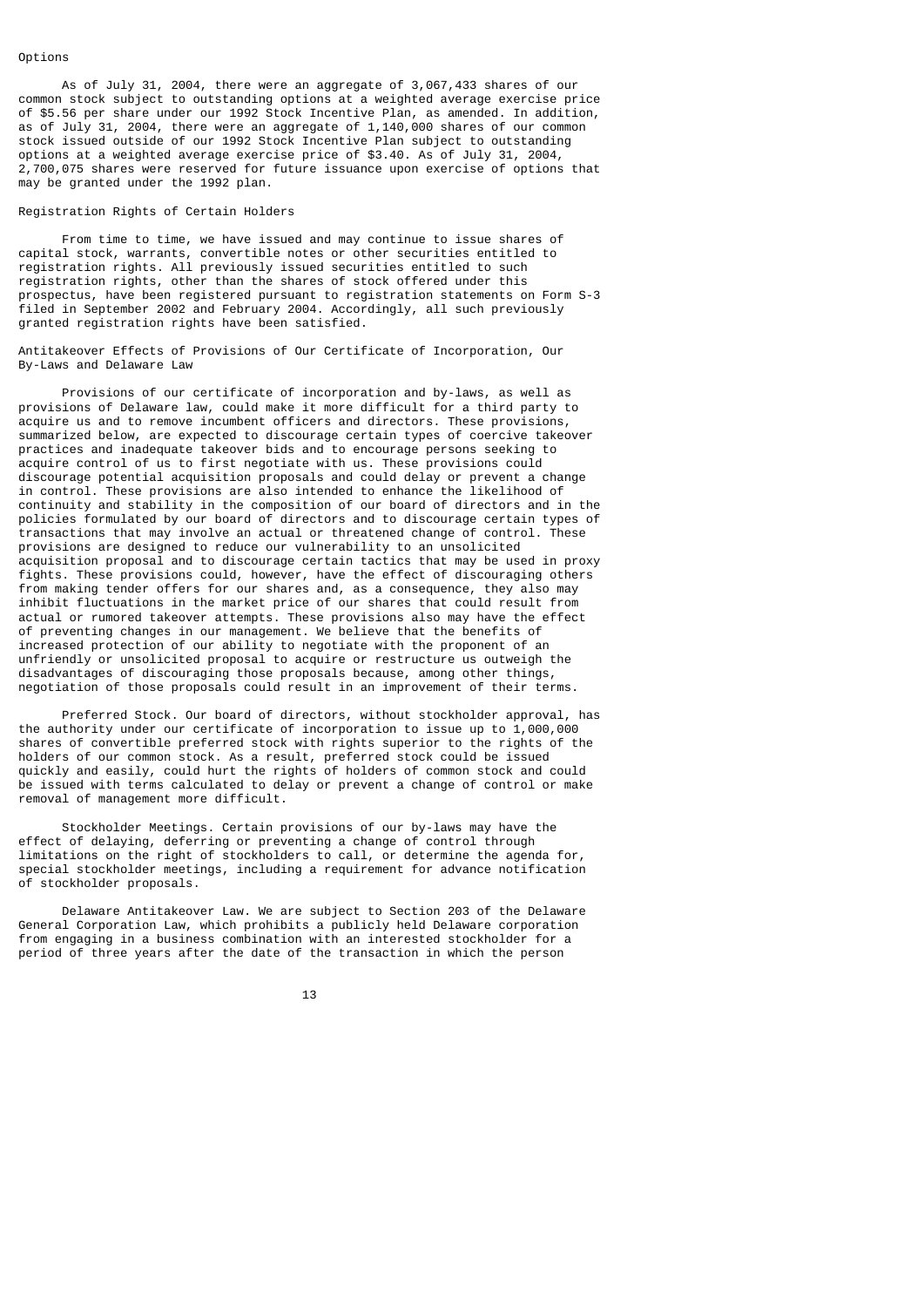becomes an interested stockholder, unless, before that date: (i) the board of directors of the corporation approves either the business combination or the transaction that resulted in the stockholder becoming an interested stockholder; (ii) upon consummation of the transaction that resulted in the stockholder becoming an interested stockholder, the interested stockholder owns at least 85% of the outstanding voting stock, excluding shares held by directors, officers and employee stock plans; or (iii) on or after the consummation date, the business combination is approved by the board of directors and by the affirmative vote at an annual or special meeting of stockholders of at least 66?% of the outstanding voting stock that is not owned by the interested stockholder. For purposes of Section 203, a business combination includes a merger, asset sale or other transaction resulting in a financial benefit to the interested stockholder. An interested stockholder is generally a person who, together with affiliates and associates of that person, (a) owns 15% or more of the corporation's voting stock or (b) is an affiliate or associate of the corporation and was the owner of 15% or more of the outstanding voting stock of the corporation at any time within the prior three years.

### Transfer Agent and Registrar

 The transfer agent and registrar for the common stock is American Stock Transfer and Trust Company. Its address is 59 Maiden Lane, Plaza Level, New York, NY 10038.

### Listing

 Our common stock is quoted on the Nasdaq National Market under the symbol "CMRG."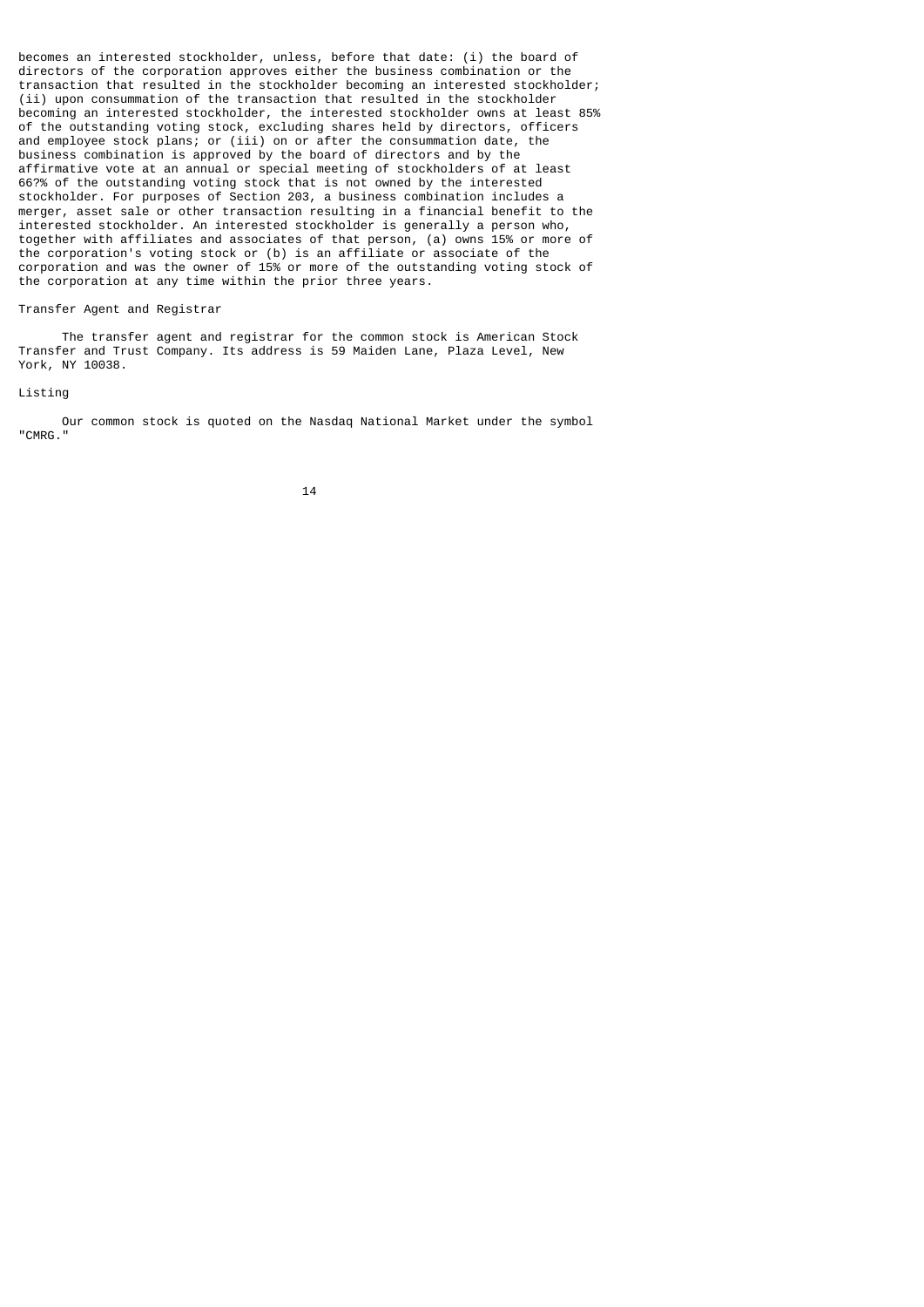### CERTAIN UNITED STATES FEDERAL TAX CONSIDERATIONS

 The following discusses the material U.S. federal income tax consequences to holders, and U.S. estate tax consequences to non-U.S. holders (defined below), relating to the ownership and disposition of common stock. This below), relating to the ownership and disposition of common stock. discussion is for general information only and does not address all aspects of U.S. federal income taxation that may be relevant to you in light of your personal circumstances. This summary is based on the provisions of the Internal Revenue Code of 1986, as amended (the "Code"), applicable existing and proposed U.S. Treasury regulations, and judicial authority and current administrative rulings and practice, all of which are subject to change, possibly on a retroactive basis, or to differing interpretation. Except as otherwise noted, this summary applies only to holders that hold our common stock as a capital asset within the meaning of Section 1221 of the Code (generally, for investment). It does not address tax consequences applicable to those U.S. holders that may be subject to special tax rules, including financial institutions, regulated investment companies, tax-exempt organizations, expatriates, persons subject to the alternative minimum tax provisions of the Code, pension funds, insurance companies, dealers in securities or foreign currencies, persons that will hold common stock as a position in a hedging transaction, straddle, conversion transaction or other risk reduction transaction for tax purposes, persons deemed to sell common stock under the constructive sale provisions of the Code, persons who hold common stock through a partnership or other pass through entity, or persons whose functional currency is not the U.S. dollar (except as disclosed below under "Non-U.S. Holders"). We have not sought any ruling from the Internal Revenue Service (the "IRS") with respect to the statements made and the conclusions reached in the following summary, and there can be no assurance that the IRS or a court will agree with our statements and conclusions. Moreover, this discussion does not address the effect of the federal estate and gift tax laws on U.S. holders or the effect of any applicable state, local or foreign tax laws.

 THE FOLLOWING DISCUSSION OF U.S. FEDERAL TAX CONSIDERATIONS IS FOR GENERAL INFORMATION ONLY. IT IS NOT TAX ADVICE. HOLDERS SHOULD CONSULT THEIR OWN TAX ADVISORS WITH RESPECT TO THE APPLICATION OF THE U.S. FEDERAL INCOME TAX AND ESTATE TAX LAWS TO THEIR PARTICULAR SITUATIONS AS WELL AS ANY TAX CONSEQUENCES ARISING UNDER THE LAWS OF ANY STATE, LOCAL OR FOREIGN TAXING JURISDICTION OR UNDER ANY APPLICABLE TAX TREATY.

 For purposes of this discussion, the term U.S. holder means a beneficial owner of common stock that is for U.S. federal income tax purposes:

- o a citizen or resident of the U.S.;
- o a corporation created or organized under the laws of the U.S. or any state;
- o an estate, the income of which is subject to U.S. federal income taxation regardless of its source; or
- o a trust if (a) its administration is subject to the primary supervision of a court within the U.S. and one or more U.S. persons have authority to control all of its substantial decisions, or (b) it has a valid election in effect under applicable Treasury regulations to be treated as a U.S. person.

 A non-U.S. holder means a holder of common stock (other than a partnership or entity treated as such for U.S. federal income tax purposes) that is not a U.S. holder for U.S. federal income tax purposes. Income earned through a foreign or domestic partnership or entity treated as such is generally attributed to its owners. A beneficial owner of common stock that is a partnership for U.S. federal income tax purposes,

15 and 15 and 15 and 15 and 15 and 15 and 15 and 15 and 15 and 15 and 15 and 15 and 15 and 15 and 15 and 15 an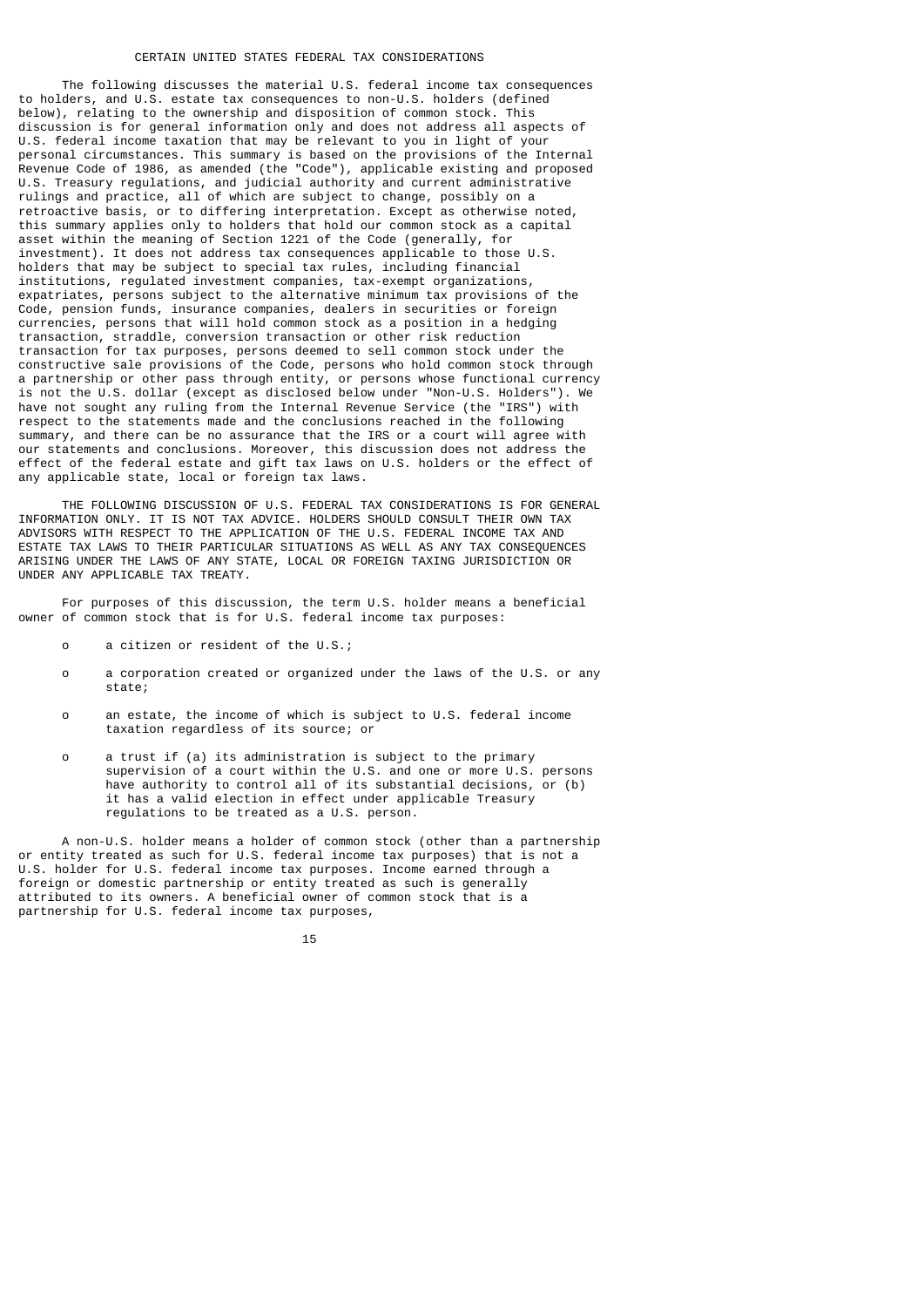and the partners in such a partnership, should consult their tax advisors about the U.S. federal income tax consequences of holding and disposing of the common stock.

#### U.S. Holders

#### Dividends

 Distributions received on our common stock will be treated as a dividend, subject to tax as ordinary income, to the extent of our current and accumulated earnings and profits as of the end of the year of distribution. For taxable years beginning after December 31, 2002 and before January 1, 2009, subject to certain exceptions, dividends received by individual shareholders generally would be taxed at the same preferential rates that apply to long-term capital gains. Any excess will be treated as a tax-free return of capital to the extent of the U.S. holder's adjusted tax basis in the common stock and thereafter as gain from the sale or exchange of that stock. Subject to applicable rules, U.S. holders that are corporations may be eligible to claim a deduction equal to a portion of any distributions received that are treated as dividends. Special rules may apply to corporate U.S. holders upon the receipt of any "extraordinary dividends" with respect to the common stock.

#### Sale

 Upon the sale, exchange or other taxable disposition of our common stock, a U.S. holder will recognize capital gain or loss equal to the difference between (i) the amount of cash and the fair market value of any property received upon the disposition and (ii) the U.S. holder's adjusted tax basis in the common stock. Such capital gain or loss will be long-term if the U.S. holder's holding period is more than one year.

## Non-U.S. Holders

# Dividends

 If we make distributions on our common stock, those distributions generally will be treated as a dividend to the extent of our current and accumulated earnings and profits as of the end of the year of distribution. Subject to the discussion below of backup withholding, any such distribution treated as dividends to a non-U.S. holder generally will be subject to a 30% U.S. federal withholding tax, unless (i) the dividend is effectively connected with the conduct of a U.S. trade or business of the non-U.S. holder or a lower treaty rate applies and (ii) the non-U.S. holder provides us with proper certification as to the non-U.S. holder's exemption from, or as to the reduced rate of, withholding on Form W-8ECI or W-8BEN (or appropriate substitute form), respectively. If the dividend is effectively connected with the conduct of a U.S. trade or business, it will be subject to the U.S. federal income tax on net income that applies to U.S. persons generally and, under certain circumstances with respect to corporate holders, to the branch profits tax, which is generally imposed at a 30% rate, subject in each case to income tax treaty exceptions.

#### Sale

 A non-U.S. holder will not be subject to U.S. federal income tax or withholding tax on gain realized on the sale, exchange, redemption or other disposition of common stock, unless:

 o in the case of an individual non-U.S. holder, that holder is present in the U.S. for 183 days or more in the year of the disposition and certain other requirements are met; or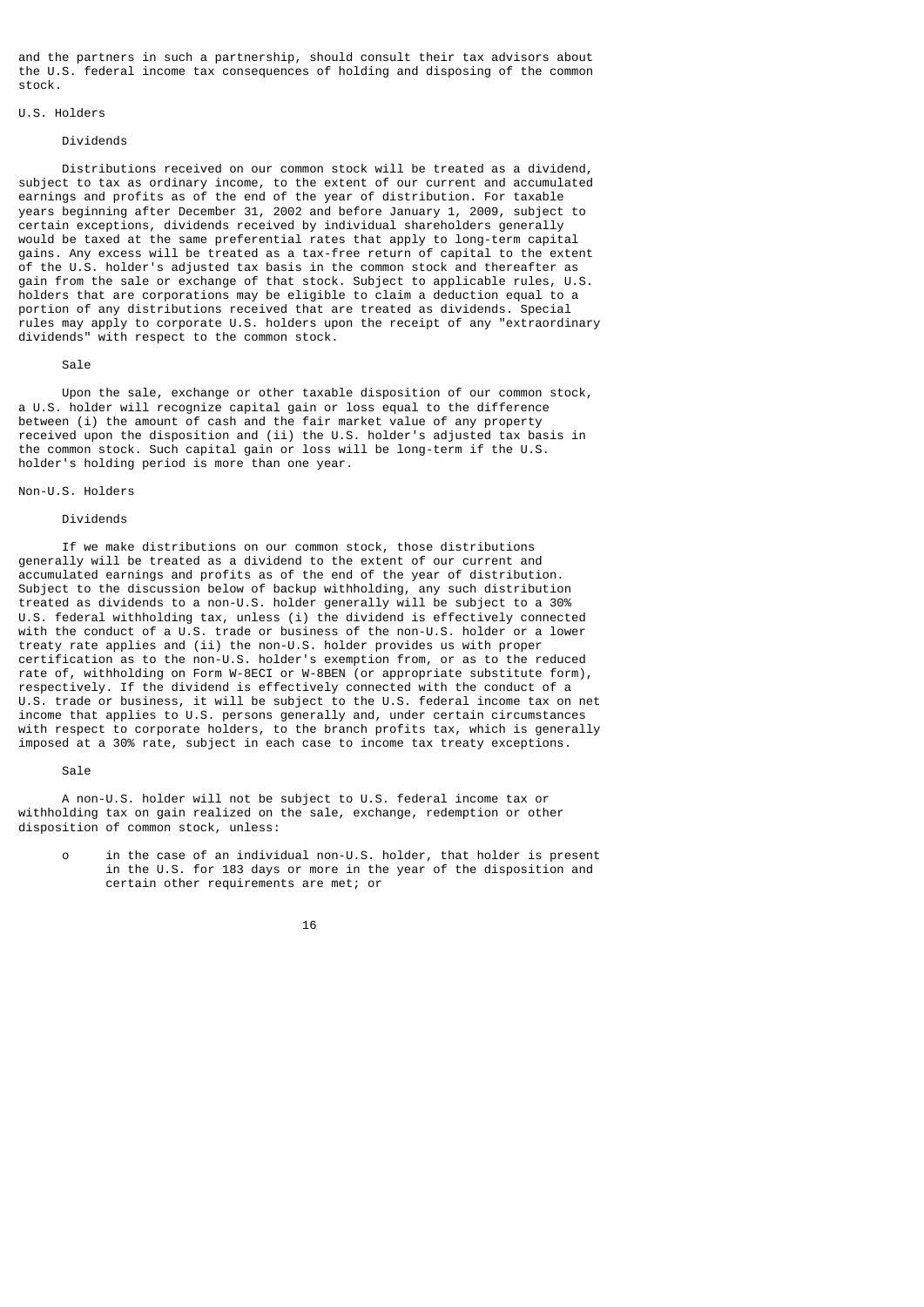o the gain is effectively connected with the conduct of a U.S. trade or business of the non-U.S. holder.

 If the gain is effectively connected to the conduct of a U.S. trade or business, it will be subject to the U.S. federal income tax on net income that applies to U.S. persons generally and, under certain circumstances with respect to corporate holders, to the branch profits tax, which is generally imposed at a 30% rate, subject in each case to income tax treaty exceptions.

 Notwithstanding the above, if we are or become a U.S. real property holding corporation (a "USRPHC"), a non-U.S. holder could be subject to federal income tax with respect to gain realized on the disposition of shares of common stock. Amounts withheld, if any, with respect to such gain pursuant to the rules applicable to dispositions of U.S. real property interests would be creditable against that non-U.S. holder's U.S. federal income tax liability and could entitle that non-U.S. holder to a refund upon furnishing required information to the IRS. In general, we would be a USRPHC if interests in U.S. real estate comprised most of our assets. We do not believe that we are a USRPHC or will become a USRPHC in the future.

## United States Federal Estate Tax

 Common stock actually or beneficially held by an individual who is not a citizen or resident of the U.S., as specifically defined for U.S. federal estate tax purposes, at the time of death (or who previously transferred such stock subject to certain retained rights or powers) will be subject to U.S. federal estate tax unless otherwise provided by an applicable estate tax treaty.

## Backup Withholding and Information Reporting

 Non-exempt U.S. holders will be subject to information reporting with respect to payments of dividends on, and possibly proceeds from the disposition of, common stock. Non-exempt U.S. holders who are subject to information reporting and who do not provide appropriate information when requested may be subject to backup withholding. U.S. holders should consult their tax advisors.

 Payments of dividends on common stock to non-U.S. holders will be subject to information reporting on Form 1042-S. If the common stock is held by a non-U.S. holder through a non-U.S., and non-U.S. related, broker or financial institution, backup withholding generally would not be required. Backup withholding may apply if the common stock is held by a non-U.S. holder through a U.S., or U.S. related, broker or financial institution and the non-U.S. holder fails to provide appropriate information. Non-U.S. holders should consult their tax advisors.

 Any amounts withheld from a payment under the backup withholding rules will be allowed as a refund or credit against a holder's federal income tax liability, provided that the required information is furnished to the IRS. Some holders (including, among others, U.S. corporations) are generally not subject to information reporting and backup withholding.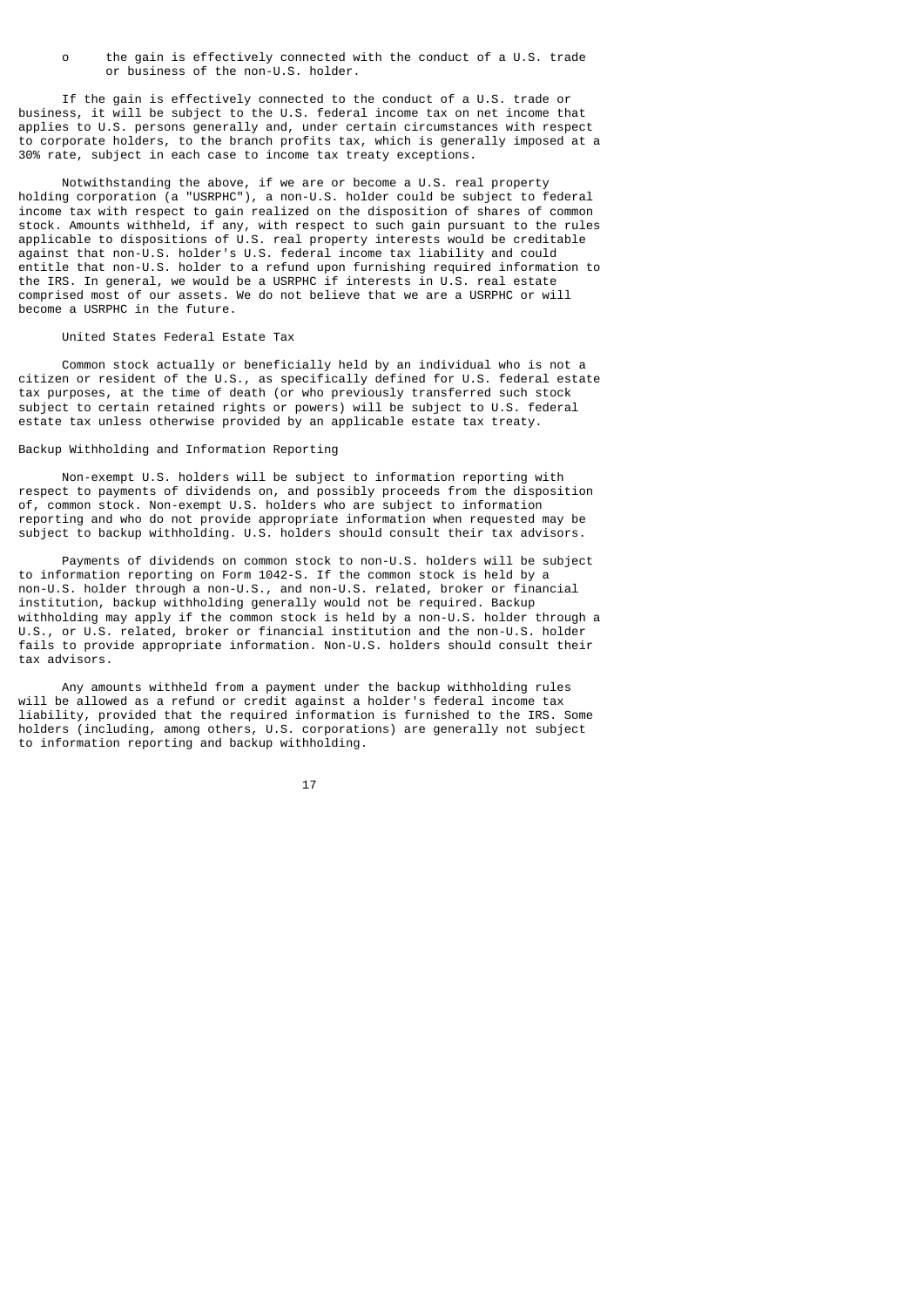### SELLING SECURITYHOLDERS

 The selling securityholders, including their transferees, pledgees or donees or their successors, may from time to time offer and sell a total of 1,818,504 shares of common stock under this prospectus, which amount consists of  $(i)$  1,182,400 shares of common stock issued or issuable upon exercise of detachable warrants issued by us in private placements in 2003, (ii) 430,000 shares of common stock issuable upon exercise of options and (iii) 206,104 additional shares of common stock currently held.

 The following table sets forth certain information, as of June 22, 2004, about the selling securityholders for which we are registering common stock for resale to the public. To the best of our knowledge, none of the selling securityholders has any plan, arrangement, understanding, agreement or commitment to sell its securities. Within the past three years, the following persons have held the following positions or offices within Casual Male, or have had the following material relationship with the Company during such time: (a) Stephen Duff, who was a director of the Company from May 14, 2002 to February 26, 2004, is the Treasurer of Ninth Floor Corporation, the general partner of Clark Partners I, L.P., and is also the Chief Investment Officer of The Clark Estates, Inc., the beneficial holder of approximately 7.1% of the outstanding common stock of the Company; (b) Seymour Holtzman, the Chairman of the Company's Board of Directors and the beneficial holder of approximately 14.3% of the Company's outstanding common stock (principally held by Jewelcor Management, Inc.), is also the President and Chief Executive Officer, and indirectly, with his wife, the primary shareholder of Jewelcor Management, Inc., which is also party to a consulting agreement with the Company; (c) Baron Small Cap Fund is a series of Baron Asset Fund, which is an affiliate of Baron Capital Group, Inc., the beneficial holder of approximately 6.3% of the outstanding common stock of the Company; (d) Marc Holtzman is the son of Seymour Holtzman, the Chairman of the Company's Board of Directors; (e) Robert L. Patron, who was a director of the Company from October 1999 to May 2002, is the president of Business Ventures International Inc.; (f) Rose Gerszberg, Efrem Gerszberg, Seth Gerszberg, Marc Ecko, Marci Tapper, Donniel Zinkin, Ephraim and Devora Zinkin and Alberto Verdi are members of the family that owns the equity interests in, and Seth Gerszberg is the Chief Executive Officer of, Ecko Complex, LLC, with which the Company operated a joint venture from March 2002 through July 31, 2004; (g) Frank J. Husic, a director of the Company since June 30, 2003, is the controlling person with respect to the Frank J. Husic Rollover IRA and is also the sole shareholder and general partner of Husic Capital Management, the beneficial holder of approximately 6.5% of the outstanding common stock of the Company; (h) Alan S. Bernikow has been a director of the Company since June 30, 2003; (i) each of Raymond Perlman, Wayne T. Green and Efrem Gerszberg is an employee of an affiliate of Jewelcor Management, Inc., the beneficial holder of approximately 12.1% of the outstanding common stock of the Company and a party to a consulting agreement with the Company; (j) George Foreman, who was a director of the Company from March to April 2004, is the Company's spokesperson; and (k) Diane and Hugh Unger, the trustees of the Diane E. Unger Inter Vivos Trust are the parents of Jeff Unger, the Company's Vice President of Investor Relations .

 The information regarding the selling securityholders' beneficial ownership after the sales made pursuant to this prospectus assumes that all of the shares of common stock subject to sale pursuant to this prospectus shall have been sold. Each of the selling securityholders has provided the information set forth below relating to the number of shares such securityholder currently beneficially owns. The shares subject to sale pursuant to this prospectus may be offered from time to time, in whole or in part, by the selling securityholders or their transferees. Information about the selling securityholders may change over time. Any changed information given to us by the selling securityholders will be set forth in prospectus supplements if and when necessary.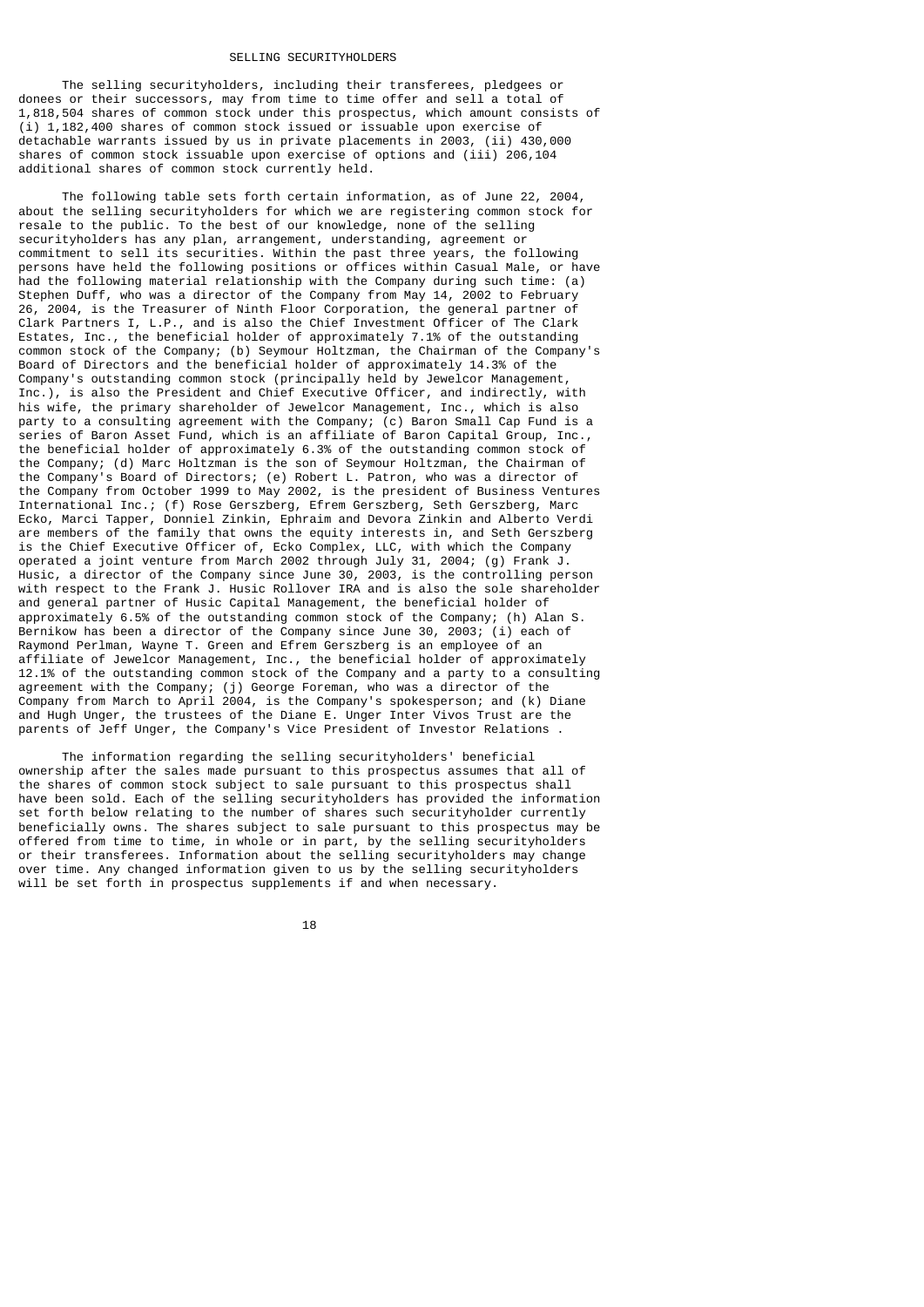|                                                                                                            | Number of Shares of<br>Common Stock<br>Beneficially Owned | Number of Shares<br>of Common Stock | Common Stock Beneficially<br>Owned After the Sales |            |
|------------------------------------------------------------------------------------------------------------|-----------------------------------------------------------|-------------------------------------|----------------------------------------------------|------------|
| Selling Securityholders                                                                                    | Before Any Sale (1)                                       | Subject to Sale                     | Number**                                           | Percent*** |
| Clark Partners I, L.P. (2)                                                                                 | 2, 446, 324                                               | 100,000                             | 2, 346, 324                                        | 6.8%       |
| Jewelcor Management, Inc. (3)                                                                              | 4, 123, 973                                               | 286,104                             | 3,837,869                                          | 11.1%      |
| Baron Small Cap Fund (4)                                                                                   | 2, 257, 353                                               | 100,000                             | 2, 157, 353                                        | 6.0%       |
| Paul R. Mancia DDS P.C. Profit Sharing<br>Plan $(5)$                                                       | 84,066                                                    | 10,000                              | 74,066                                             |            |
| Marc L. Holtzman (6)                                                                                       | 306,300                                                   | 20,000                              | 286,300                                            |            |
| Benchmark Partners, L.P. (7)                                                                               | 176,000                                                   | 26,000                              | 150,000                                            |            |
| Family Trust created under the duly<br>probated Last Will and Testament of<br>Samuel L. Lane, Deceased (8) | 4,000                                                     | 4,000                               | 0                                                  | 0          |
| Prism Partners I, L.P. (9)                                                                                 | 20,000                                                    | 20,000                              | 0                                                  | 0          |
| Prism Partners II Offshore Fund (10)                                                                       | 20,000                                                    | 20,000                              | 0                                                  | 0          |
| Allen Brill (11)                                                                                           | 44,000                                                    | 4,000                               | 40,000                                             | 0          |
| Diane E. Unger Inter Vivos Trust (12)                                                                      | 2,000                                                     | 2,000                               | 0                                                  | 0          |
| Business Ventures International Inc. (13)                                                                  | 110,000                                                   | 10,000                              | 100,000                                            | $\star$    |
| Rose Gerszberg (14)                                                                                        | 20,000                                                    | 20,000                              | 0                                                  | 0          |
| Efrem Gerszberg (15)                                                                                       | 10,000                                                    | 10,000                              | 0                                                  | 0          |
| Seth Gerszberg (16)                                                                                        | 20,000                                                    | 20,000                              | 0                                                  | 0          |
| Marc Ecko (17)                                                                                             | 20,000                                                    | 20,000                              | 0                                                  | 0          |
| Marci Tapper (18)                                                                                          | 20,000                                                    | 20,000                              | 0                                                  | 0          |
| Lawrence Seidman Retirement Plan and<br>Trust (19)                                                         | 4,000                                                     | 4,000                               | 0                                                  | 0          |
| Frank J. Husic Rollover IRA (20)                                                                           | 20,000                                                    | 20,000                              | 0                                                  | 0          |
| Alan S. Bernikow (21)                                                                                      | 26,802                                                    | 4,000                               | 22,802                                             |            |
| WEC Partners, L.P. (22)                                                                                    | 46,600                                                    | 10,000                              | 36,600                                             |            |
| Far West Capital Partners, L.P. (23)                                                                       | 527,639                                                   | 80,000                              | 447,639                                            |            |
| G. Schiro 2001 Trust (24)                                                                                  | 97,000                                                    | 16,000                              | 81,000                                             |            |
| Alberto Verdi (25)                                                                                         | 6,000                                                     | 6,000                               | 0                                                  | 0          |
| Iarbour Holdings Ltd. (26)                                                                                 | 164,000                                                   | 164,000                             | 0                                                  | 0          |
| Strong Special Investment, L.P. (27)                                                                       | 116,000                                                   | 116,000                             | 0                                                  | 0          |
| phraim Zinkin and Devora Zinkin (28)                                                                       | 2,000                                                     | 2,000                               | 0                                                  | 0          |
| Donniel Zinkin (29)                                                                                        | 2,000                                                     | 2,000                               | 0                                                  | 0          |
| Raymond Perlman (30)                                                                                       | 11,000                                                    | 4,000                               | 7,000                                              |            |
| Wayne T. Green (31)                                                                                        | 12,000                                                    | 2,000                               | 10,000                                             |            |
| ⊦PA Crescent Fund (32)                                                                                     | 60,000                                                    | 60,000                              | 0                                                  | 0          |
| Zeke LP (33)                                                                                               | 230,000                                                   | 80,000                              | 150,000                                            |            |
| Hourglass Master Fund, Ltd. (34)                                                                           | 120,000                                                   | 120,000                             | 0                                                  | 0          |
| George Foreman (35)                                                                                        | 215,000                                                   | 100,000                             | 115,000                                            |            |
| Seymour Holtzman (36)                                                                                      | 4,933,405                                                 | 330,000                             | 4,603,405                                          | 13.3%      |
|                                                                                                            |                                                           |                                     |                                                    |            |

- -------------------------------<br>\*Less than 1%.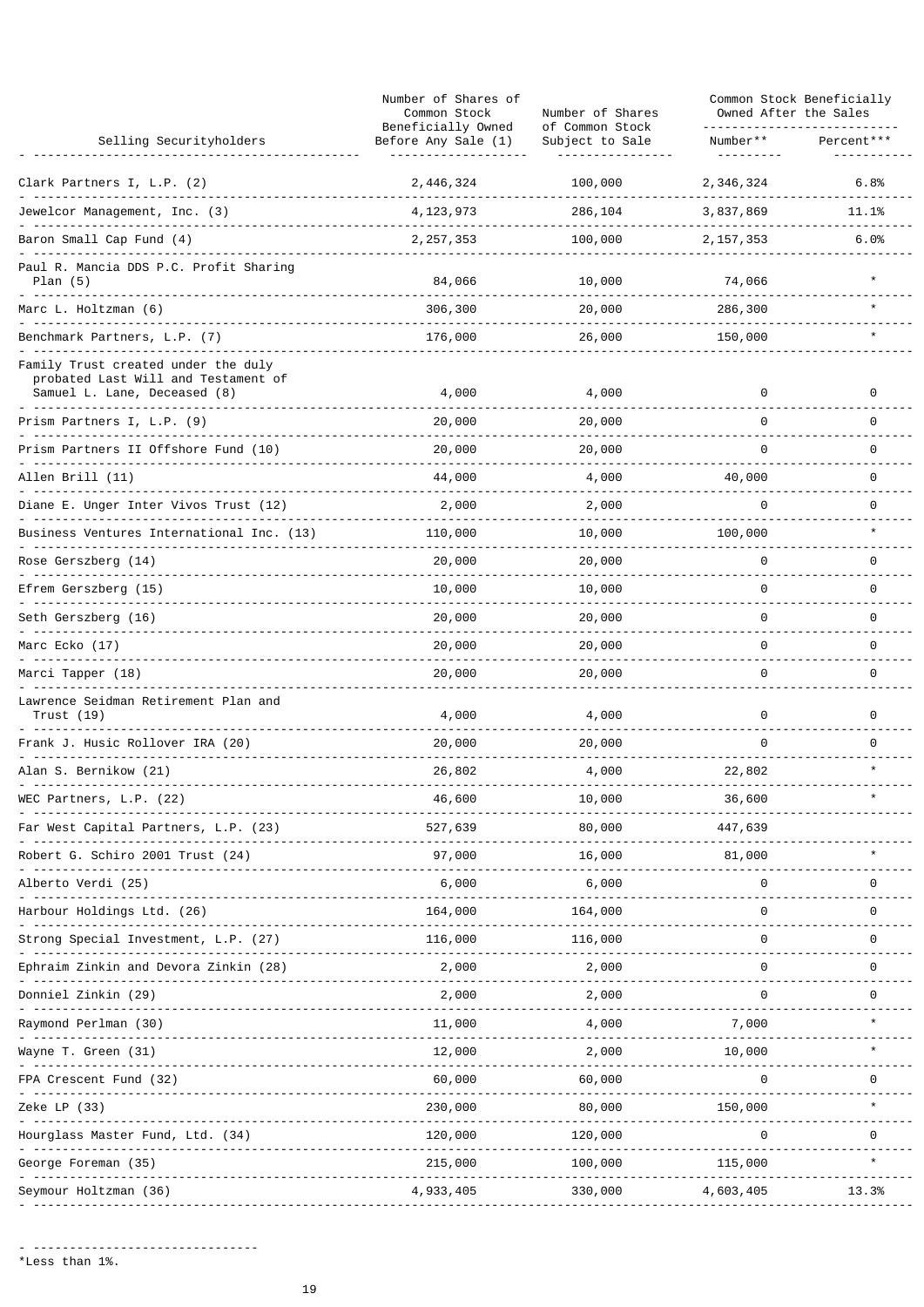\*\*Assumes that the selling securityholders will sell all of their shares of common stock subject to sale pursuant to this prospectus. We cannot assure you that the selling securityholders will sell all or any of their shares of common stock.

\*\*\*Percentage ownership is based on 34,199,109 shares of common stock outstanding as of June 22, 2004, plus securities deemed to be outstanding with respect to individual stockholders pursuant to Rule  $13d-3(d)(1)$  under the Exchange Act.

- (1) Beneficial ownership is determined in accordance with the rules of the Securities and Exchange Commission and includes generally voting and/or investment power with respect to securities. Shares of common stock subject to warrants, options or convertible stock currently exercisable or convertible, or exercisable or convertible within 60 days of June 22, 2004 are deemed outstanding for the purpose of computing the percentage beneficially owned by the person holding such warrants, options or convertible stock but are not deemed outstanding for the purpose of computing the percentage beneficially owned by any other person.
- (2) The amount shown as beneficially owned before any sale includes, and the amount shown as subject to sale consists of, 100,000 shares of common stock issuable upon exercise of a warrant. The Board of Directors of Ninth Floor Corporation, the general partner of Clark Partners I., L.P., exercises sole voting and dispositive power with respect to the shares subject to sale underlying the warrant owned by Clark Partners I., L.P., which warrant was acquired in the ordinary course of business.
- (3) The amount shown as beneficially owned before any sale includes, and the amount shown as subject to sale consists of, 80,000 shares of common stock issuable upon exercise of a warrant and 206,104 shares of common stock currently held by Jewelcor Management, Inc. as compensation under a consulting agreement with the Company. Seymour Holtzman is the Chairman, President and Chief Executive Officer of, and indirectly with his wife the primary shareholder of, Jewelcor Management, Inc., and, in such capacities, exercises sole voting and dispositive power with respect to the shares subject to sale currently held by Jewelcor Management, Inc. and underlying the warrant owned by Jewelcor Management, Inc., which warrant was acquired in the ordinary course of business.
- (4) The amount shown as beneficially owned before any sale includes 1,507,353 shares of common stock issuable upon exercise of warrants, and the amount shown as subject to sale consists of 100,000 shares of common stock issuable upon exercise of a warrant. Clifford Greenberg is the Portfolio Manager of Bamco Inc., the investment adviser to Baron Small Cap Fund, and, in such capacity, exercises sole voting and dispositive power with respect to the shares subject to sale underlying the warrant owned by Baron Small Cap Fund, which warrant was acquired in the ordinary course of business.
- (5) The amount shown as beneficially owned before any sale includes, and the amount shown as subject to sale consists of, 10,000 shares of common stock issuable upon exercise of a warrant. Paul R. Mancia, the President, Secretary and Treasurer of the Paul R. Mancia DDS P.C. Profit Sharing Plan, exercises sole voting and dispositive power with respect to the shares subject to sale underlying the warrant owned by the Paul R. Mancia DDS P.C. Profit Sharing Plan, which warrant was acquired in the ordinary course of business.
- (6) The amount shown as beneficially owned before any sale includes, and the amount shown as subject to sale consists of, 20,000 shares of common stock issuable upon exercise of a warrant.
- (7) The amount shown as beneficially owned before any sale includes, and the amount shown as subject to sale consists of, 26,000 shares of common stock issuable upon exercise of a warrant. Richard Whitman and Lorraine DiPaolo, the general partners of Benchmark Partners, L.P., exercise shared voting and dispositive power with respect to the shares subject to sale underlying the warrant owned by Benchmark Partners, L.P., which warrant was acquired in the ordinary course of business.
- (8) The amount shown as beneficially owned before any sale includes, and the amount shown as subject to sale consists of, 4,000 shares of common stock issuable upon exercise of a warrant.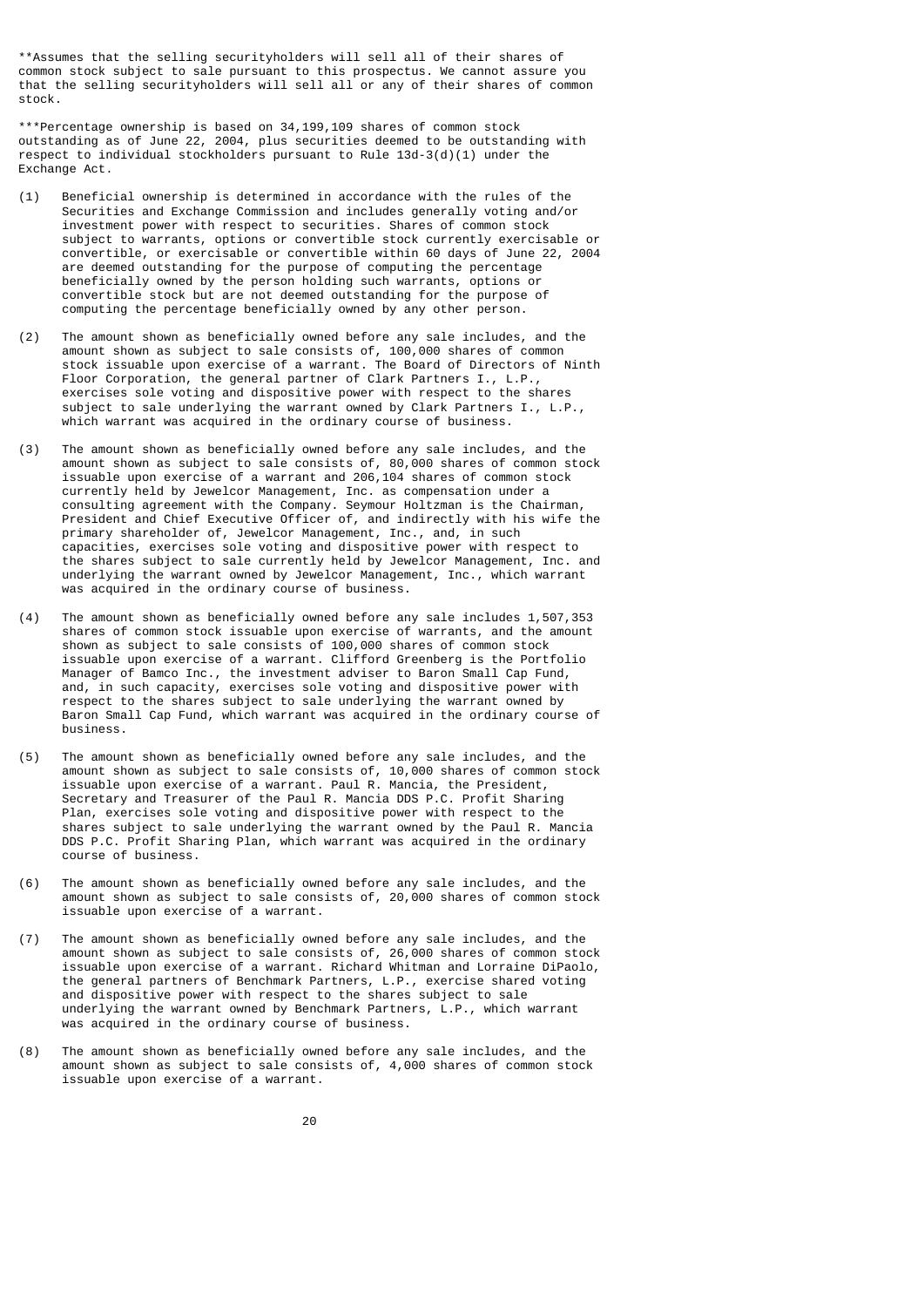- (9) The amounts shown as beneficially owned before any sale and shown as subject to sale consist of 20,000 shares of common stock issuable upon exercise of a warrant. Jerald Weintraub is the manager of Weintraub Capital Management LLC, the general partner of Prism Partners I, L.P., and, in such capacity, exercises sole voting and dispositive power with respect to the shares subject to sale underlying the warrant owned by Prism Partners I, L.P., which warrant was acquired in the ordinary course of business.
- (10) The amounts shown as beneficially owned before any sale and shown as subject to sale consist of 20,000 shares of common stock issuable upon exercise of a warrant. Jerald Weintraub is the manager of Weintraub Capital Management LLC, the investment advisor of Prism Partners II Offshore Fund, and, in such capacity, exercises sole voting and dispositive power with respect to the shares subject to sale underlying the warrant owned by Prism Partners II Offshore Fund, which warrant was acquired in the ordinary course of business.
- (11) The amount shown as beneficially owned before any sale includes, and the amount shown as subject to sale consists of, 4,000 shares of common stock issuable upon exercise of a warrant.
- (12) The amount shown as beneficially owned before any sale includes, and the amount shown as subject to sale consists of, 2,000 shares of common stock issuable upon exercise of a warrant. Diane E. Unger and Hugh Unger are the trustees of the Diane E. Unger Inter Vivos Trust and, in such capacity, exercise shared voting and dispositive power with respect to the shares subject to sale underlying the warrant owned by the Diane E. Unger Inter Vivos Trust, which warrant was acquired in the ordinary course of business.
- (13) The amount shown as beneficially owned before any sale includes, and the amount shown as subject to sale consists of, 10,000 shares of common stock issuable upon exercise of a warrant. Robert L. Patron, the President of Business Ventures International Inc., exercises sole voting and dispositive power with respect to the shares subject to sale underlying the warrant owned by Business Ventures International Inc., which warrant was acquired in the ordinary course of business.
- (14) The amounts shown as beneficially owned before any sale and shown as subject to sale consist of 20,000 shares of common stock issuable upon exercise of a warrant.
- (15) The amounts shown as beneficially owned before any sale and shown as subject to sale consist of 10,000 shares of common stock issuable upon exercise of a warrant.
- (16) The amounts shown as beneficially owned before any sale and shown as subject to sale consist of 20,000 shares of common stock issuable upon exercise of a warrant.
- (17) The amounts shown as beneficially owned before any sale and shown as subject to sale consist of 20,000 shares of common stock issuable upon exercise of a warrant.
- (18) The amounts shown as beneficially owned before any sale and shown as subject to sale consist of 20,000 shares of common stock issuable upon exercise of a warrant.
- (19) The amount shown as beneficially owned before any sale includes, and the amount shown as subject to sale consists of, 4,000 shares of common stock issuable upon exercise of a warrant. Lawrence Seidman, the Trustee for Lawrence Seidman Retirement Plan and Trust, exercises sole voting and dispositive power with respect to the shares subject to sale underlying the warrant owned by Lawrence Seidman Retirement Plan and Trust, which warrant was acquired in the ordinary course of business.
- (20) The amount shown as beneficially owned before any sale includes, and the amount shown as subject to sale consists of, 20,000 shares of common stock issuable upon exercise of a warrant. Frank Husic, the managing partner of the Frank J. Husic Rollover IRA, exercises sole voting and dispositive power with respect to the shares subject to sale underlying the warrant owned by the Frank J. Husic Rollover IRA, which warrant was acquired in the ordinary course of business.
- (21) The amount shown as beneficially owned before any sale includes 4,000 shares of common stock issuable upon exercise of a warrant and 20,000 shares of common stock issuable upon exercise of options. The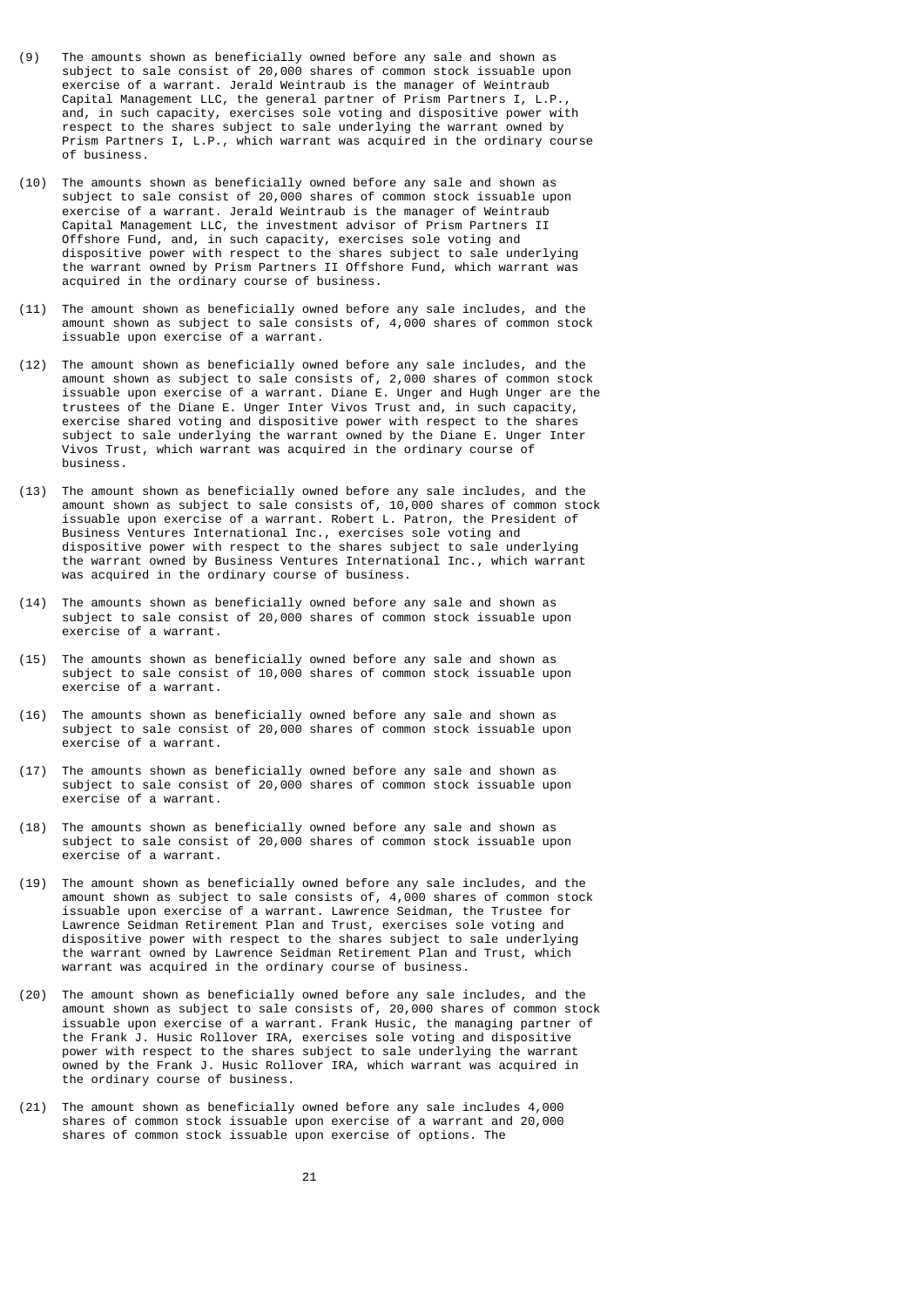amount shown as subject to sale consists of, 4,000 shares of common stock issuable upon exercise of a warrant.

- (22) The amount shown as beneficially owned before any sale includes, and the amount shown as subject to sale consists of, 10,000 shares of common stock issuable upon exercise of a warrant. Warren E. Clifford, the general partner of WEC Partners, LP, exercises sole voting and dispositive power with respect to the shares subject to sale underlying the warrant owned by WEC Partners, LP, which warrant was acquired in the ordinary course of business.
- (23) The amount shown as beneficially owned before any sale includes, and the amount shown as subject to sale consists of, 40,000 shares of common stock issuable upon exercise of a warrant. Robert G. Schiro is the General Partner of Far West Capital Management, LP, the General Partner of Far West Capital Partners, L.P., and, in such capacity, exercises sole voting and dispositive power with respect to the shares subject to sale underlying the warrant owned by Far West Capital Partners, L.P., which warrant was acquired in the ordinary course of business.
- (24) The amount shown as beneficially owned before any sale includes, and the amount shown as subject to sale consists of, 16,000 shares of common stock issuable upon exercise of a warrant. Robert G. Schiro, the Trustee for Robert G. Schiro 2001 Trust, exercises sole voting and dispositive power with respect to the shares subject to sale underlying the warrant owned by Robert G. Schiro 2001 Trust, which warrant was acquired in the ordinary course of business.
- (25) The amounts shown as beneficially owned before any sale and shown as subject to sale consist of 6,000 shares of common stock issuable upon exercise of a warrant.
- (26) The amounts shown as beneficially owned before any sale and shown as subject to sale consist of 164,000 shares of common stock issuable upon exercise of a warrant. Charles A. Parquelet is the Portfolio Manager of Skylands Capital, LLC, the Investment Advisor to Harbour Holdings Ltd., and, in such capacity, exercises sole voting and dispositive power with respect to the shares subject to sale underlying the warrant owned by Harbour Holdings Ltd., which warrant was acquired in the ordinary course of business.
- (27) The amounts shown as beneficially owned before any sale and shown as subject to sale consist of 116,000 shares of common stock issuable upon exercise of a warrant. Charles A. Parquelet is the Portfolio Manager of Skylands Capital, LLC, the Investment Advisor to Strong Special Investment, L.P., and, in such capacity, exercises sole voting and dispositive power with respect to the shares subject to sale underlying the warrant owned by Strong Special Investment, L.P., which warrant was acquired in the ordinary course of business.
- (28) The amounts shown as beneficially owned before any sale and shown as subject to sale consist of 2,000 shares of common stock issuable upon exercise of a warrant. Ephraim and Devora Zinkin exercise joint voting and dispositive power with respect to the shares subject to sale underlying the warrant jointly owned by them.
- (29) The amounts shown as beneficially owned before any sale includes, and the amount shown as subject to sale consists of, 2,000 shares of common stock issuable upon exercise of a warrant.
- (30) The amount shown as beneficially owned before any sale includes, and the amount shown as subject to sale consists of, 4,000 shares of common stock issuable upon exercise of a warrant.
- (31) The amount shown as beneficially owned before any sale includes, and the amount shown as subject to sale consists of, 2,000 shares of common stock issuable upon exercise of a warrant.
- (32) The amounts shown as beneficially owned before any sale and shown as subject to sale consist of 60,000 shares of common stock issuable upon exercise of a warrant. Steve Romick, the President of FPA Crescent Fund and the Senior Vice President of First Pacific Advisors, Inc., the investment adviser to FPA Crescent Fund, exercises sole voting and dispositive power with respect to the shares subject to sale underlying the warrant owned by FPA Crescent Fund, which warrant was acquired in the ordinary course of business.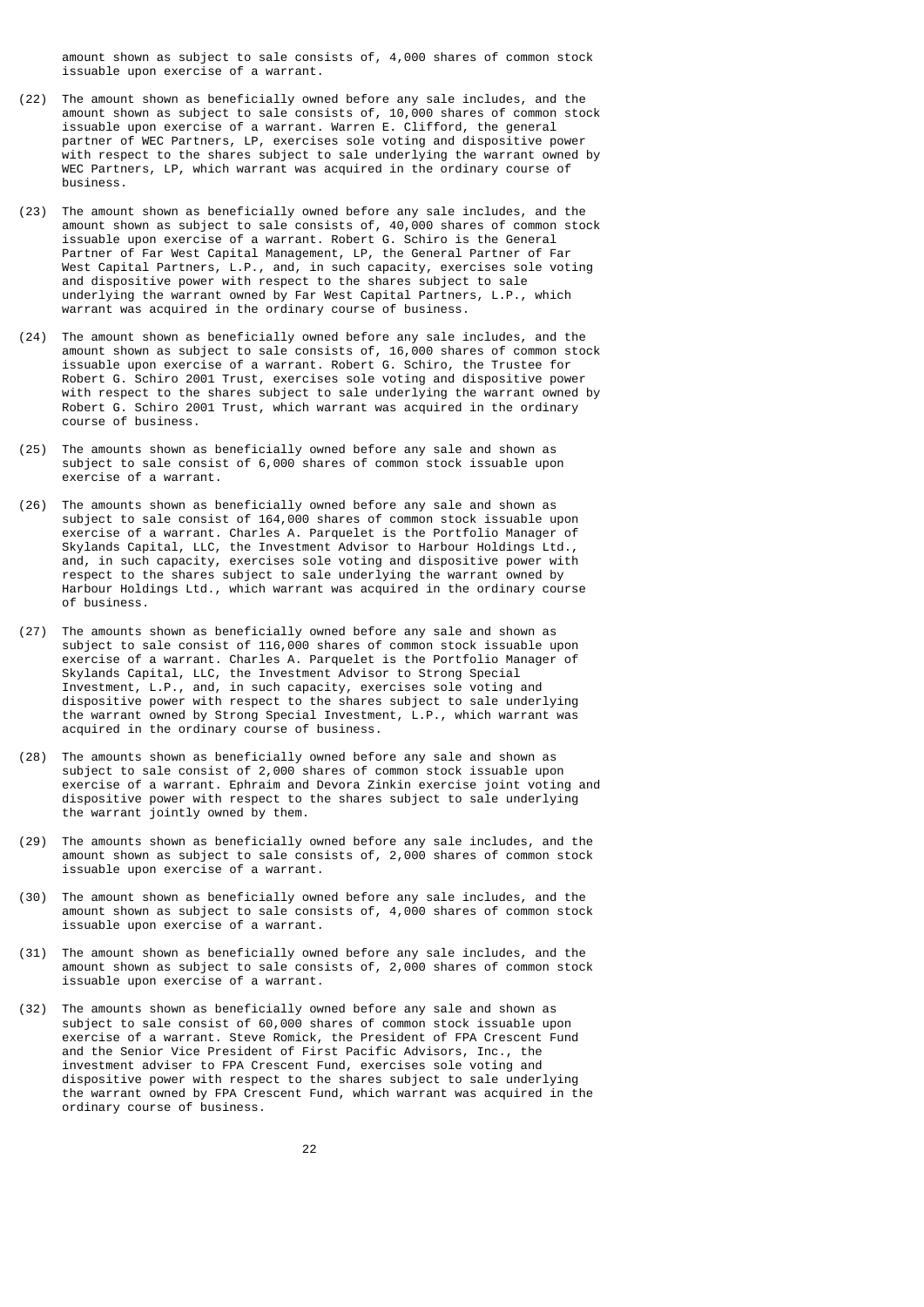- (33) The amount shown as beneficially owned before any sale includes, and the amount shown as subject to sale consists of, 80,000 shares of common stock issuable upon exercise of a warrant. Ed Antoian, the general partner of Zeke LP, exercises sole voting and dispositive power with respect to the shares subject to sale underlying the warrant owned by Zeke LP, which warrant was acquired in the ordinary course of business.
- (34) The amounts shown as beneficially owned before any sale and shown as subject to sale consist of 120,000 shares of common stock issuable upon exercise of a warrant. John Barton is the Managing Member of Tablerock Fund Management, LLC, the Advisor to Hourglass Master Fund, Ltd., and, in such capacity, exercises sole voting and dispositive power with respect to the shares subject to sale underlying the warrant owned by Hourglass Master Fund, Ltd., which warrant was acquired in the ordinary course of business.
- (35) The amount shown as beneficially owned before any sale consists of 215,000 shares of common stock issuable upon exercise of stock options, and the amount shown as subject to sale consists of 100,000 shares of common stock issuable upon exercise of stock options.
- (36) The amount shown as beneficially owned before any sale includes 4,123,973 shares owned of record by Jewelcor Management, Inc., of which Mr. Holtzman is the Chairman, President and Chief Executive Officer and, indirectly with his wife, the primary shareholder. The amount shown as beneficially owned before any sale includes, and the amount shown as subject to sale consists of, 330,000 shares of common stock issuable upon exercise of stock options. The amount shown as beneficially owned before any sale does not include 66,667 shares currently exercisable pursuant to stock options granted to Mr. Holtzman on July 15, 2004.

<u>23 and 23 and 23 and 23 and 23 and 23 and 23 and 23 and 23 and 23 and 23 and 23 and 23 and 23 and 23 and 23 and 23 and 23 and 23 and 23 and 23 and 23 and 23 and 23 and 23 and 23 and 23 and 23 and 23 and 23 and 23 and 23 a</u>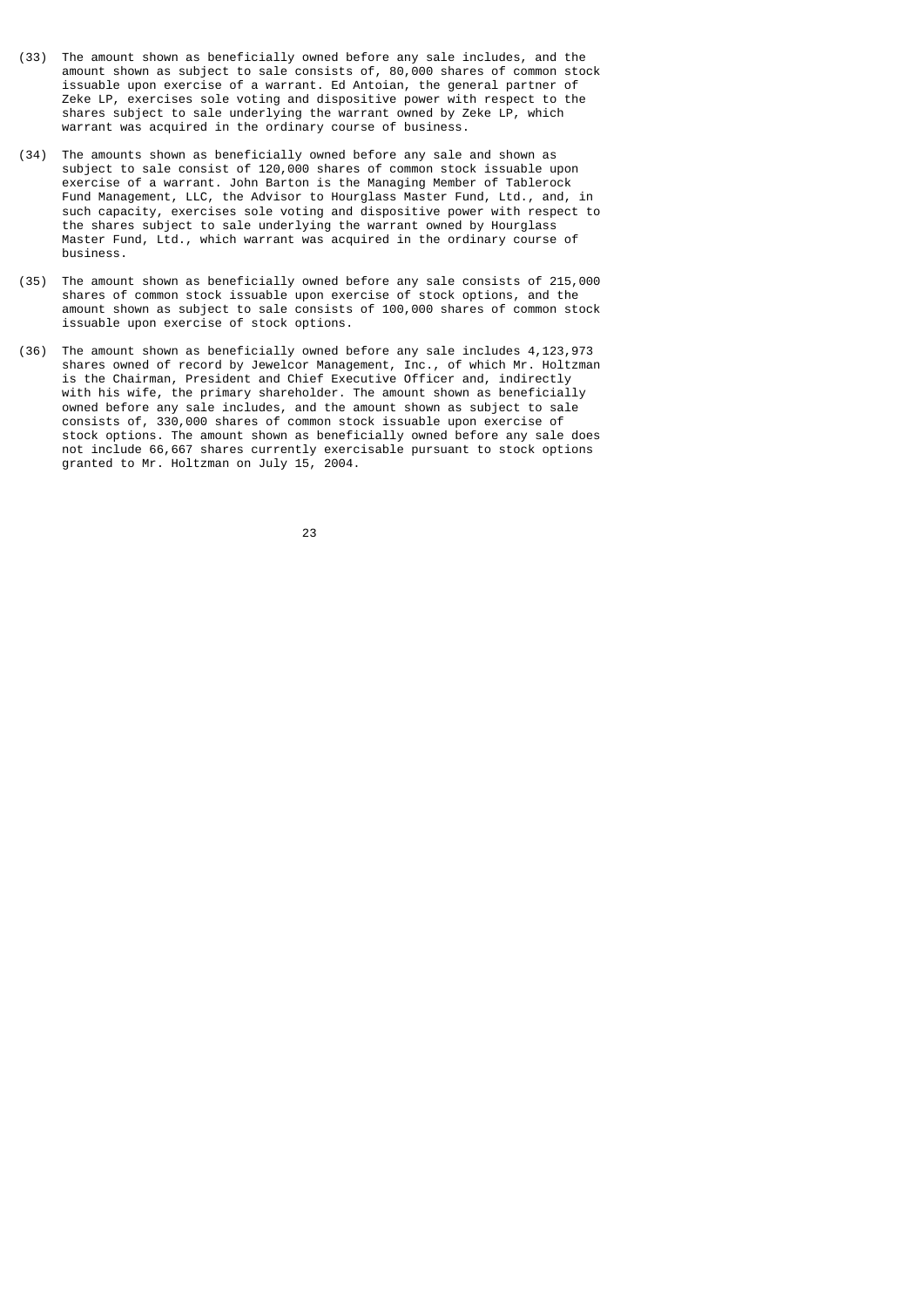### PLAN OF DISTRIBUTION

 The selling securityholders and their successors, which include their pledgees, donees, partnership distributees and other transferees receiving the warrants or the common stock from the selling securityholders in non-sale transfers, may sell the common stock directly to purchasers or through underwriters, broker-dealers or agents. Underwriters, broker-dealers or agents may receive compensation in the form of discounts, concessions or commissions from the selling securityholders or the purchasers. These discounts, concessions or commissions may be in excess of those customary in the types of transactions involved.

The common stock may be sold in one or more transactions at:

- o fixed prices that may be changed;
- o prevailing market prices at the time of sale;
- o prices related to the prevailing market prices;
- o varying prices determined at the time of sale; or
- o negotiated prices.

 These sales may be effected in transactions, which may involve cross or block transactions, in the following manner:

- o on any national securities exchange or quotation service on which the common stock may be listed or quoted at the time of sale;
- o in the over-the-counter-market;
- o in transactions otherwise than on these exchanges or services or in the over-the-counter market (privately negotiated transactions);
- o through the writing and exercise of options, whether these options are listed on an options exchange or otherwise; or
- o through any combination of the foregoing.

 Selling securityholders may enter into hedging transactions with broker-dealers or other financial institutions which may in turn engage in short sales of the common stock and deliver these securities to close out short positions. In addition, the selling securityholders may sell the common stock short and deliver the common stock to close out short positions or loan or pledge the common stock to broker-dealers that in turn may sell such securities.

 Selling securityholders may sell or transfer their shares of common stock other than by means of this prospectus. In particular, any securities covered by this prospectus that qualify for sale pursuant to Rule 144 under the Securities Act may be sold thereunder, rather than pursuant to this prospectus.

 The aggregate proceeds to the selling securityholders from the sale of the common stock will be the purchase price of the common stock less any discounts and commissions. A selling securityholder reserves the right to accept and, together with its agents, to reject any proposed purchase of common stock to be made directly or through agents. We will not receive any of the proceeds from this offering.

 In order to comply with the securities laws of some jurisdictions, if applicable, the holders of common stock may sell in some jurisdictions through registered or licensed broker-dealers. In addition, under certain circumstances in some jurisdictions, the holders of the common stock may be required to

<u>24</u>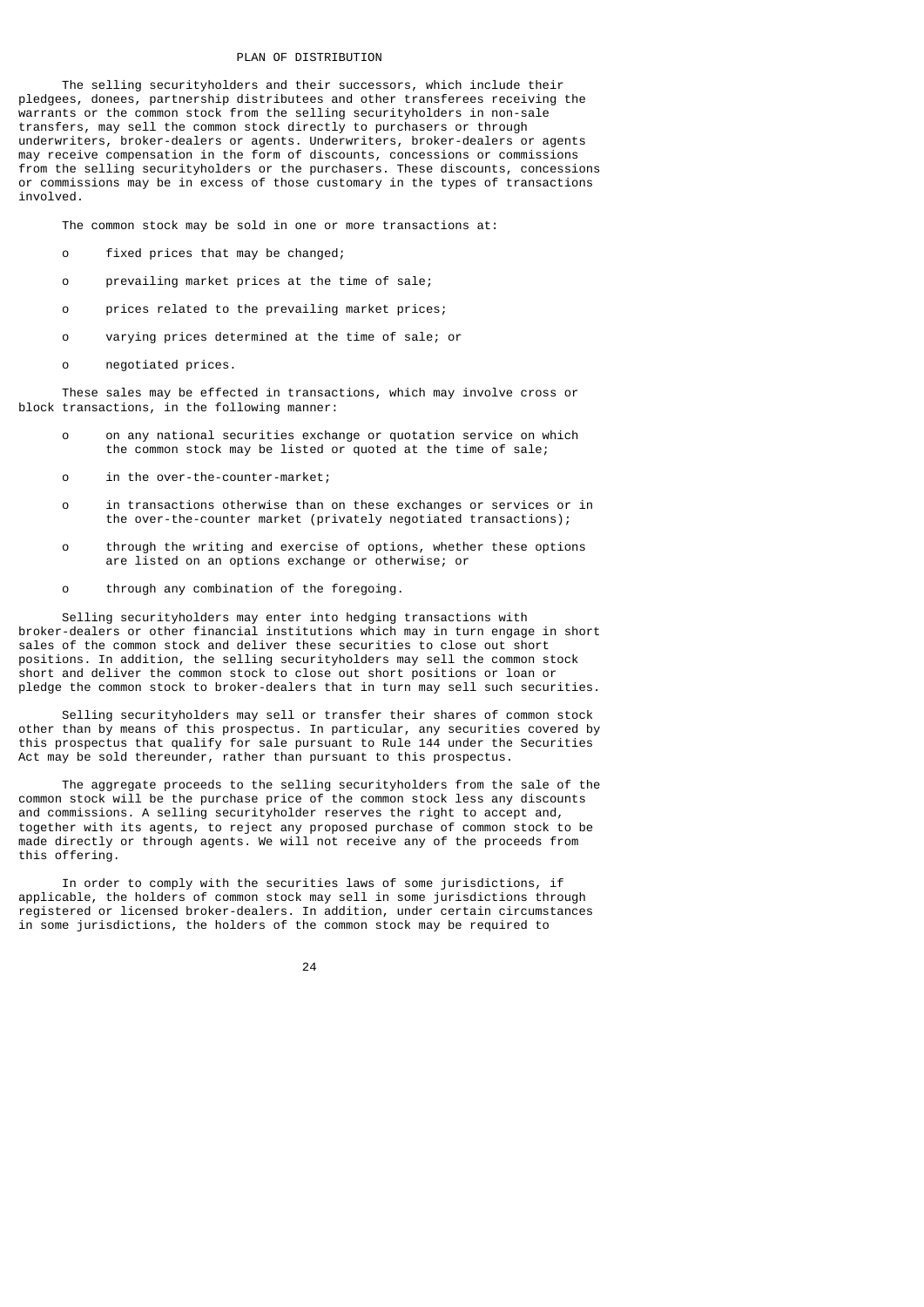register or qualify the securities for sale or comply with an available exemption from the registration and qualification requirements.

Our common stock is quoted on the Nasdaq National Market.

 The selling securityholders and any underwriters, broker-dealers or agents that participate in the sale of the common stock may be deemed to be "underwriters" within the meaning of the Securities Act. In this case, any discounts, commissions, concessions or profit they earn on any resale of the shares of the common stock may be underwriting discounts and commissions under the Securities Act. In addition, selling securityholders who are deemed to be "underwriters" within the meaning of the Securities Act will be subject to the prospectus delivery requirements of the Securities Act and may be subject to statutory liabilities, including, but not limited to, liabilities under Sections 11, 12 and 17 of the Securities Act.

 The selling securityholders and any other persons participating in the distribution of the common stock will be subject to applicable provisions of the Exchange Act and the rules and regulations thereunder. Regulation M of the Exchange Act may limit the timing of purchases and sales of the common stock by the selling securityholders and any such other person. In addition, Regulation M may restrict the ability of any person participating in the distribution to engage in market-making activities with respect to the particular securities being distributed for a period of up to five business days prior to the commencement of the distribution. This may affect the marketability of the common stock.

 If required, the specific common stock to be sold, the names of the selling securityholders, the respective purchase prices and public offering prices, the names of any agent, dealer or underwriter and any applicable commissions or discounts with respect to a particular offer will be set forth in an accompanying prospectus supplement or, if appropriate, a post-effective amendment to the registration statement of which this prospectus is a part.

#### LEGAL MATTERS

 The validity of the common stock issuable upon exercise of the warrants issued to the selling securityholders is being passed upon for us by Kramer Levin Naftalis & Frankel LLP, New York, New York.

#### EXPERTS

 The consolidated financial statements of Casual Male Retail Group, Inc. appearing in Casual Male's Annual Report (Form 10-K) for the year ended January 31, 2004 (fiscal 2003), have been audited by Ernst & Young LLP, independent registered public accounting firm, as set forth in their report thereon included therein and incorporated herein by reference. Such consolidated financial statements have been incorporated herein by reference in reliance upon such report given on the authority of such firm as experts in accounting and auditing.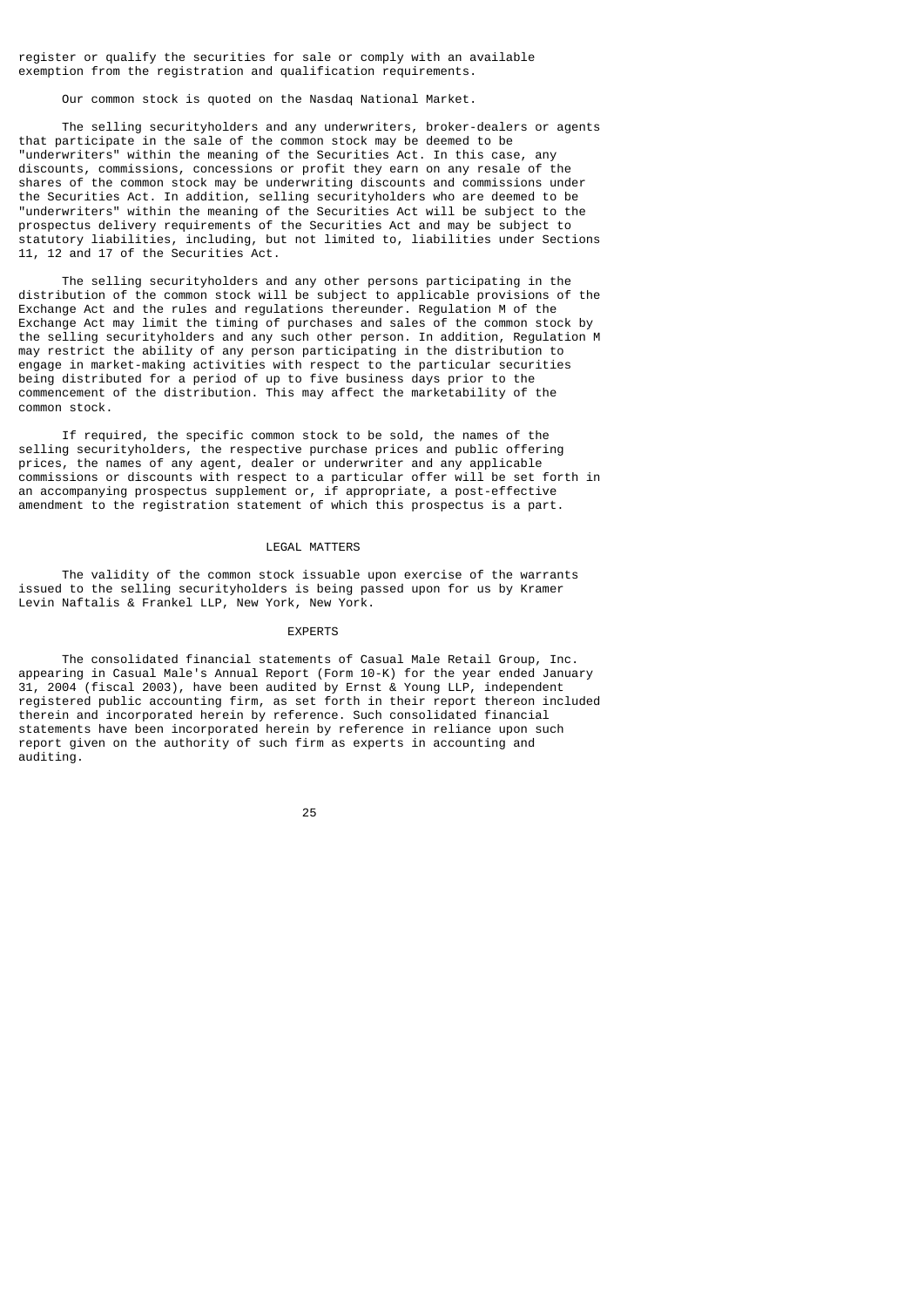#### WHERE YOU CAN FIND MORE INFORMATION

 We file annual, quarterly and current reports, proxy statements and other information with the SEC. You may read and copy materials that we have filed with the SEC at the SEC's public reference room located at 450 Fifth Street, N.W., Room 1024, Washington, D.C. 20549. Please call the SEC at 1-800-SEC-0330 for further information on the public reference room. Our SEC filings also are available to the public on the SEC's web site at www.sec.gov, which contains reports, proxies and information statements and other information regarding issuers that file electronically. Access to this information as well as other information on the Company is also available on the Company's corporate website at http://www.cmrginc.com and clicking on "Investor Relations."

 This prospectus "incorporates by reference" information that we have filed with or furnished to the SEC under the Exchange Act, which means that we are disclosing important information to you by referring you to those documents. Any statement contained in this prospectus or in any document incorporated or deemed to be incorporated by reference into this prospectus will be deemed to be modified or superseded for purposes of this prospectus to the extent that a statement contained in this prospectus or any subsequently filed document which also is, or is deemed to be, incorporated by reference into this prospectus modifies or supersedes that statement. Any statement so modified or superseded will not be deemed, except as so modified or superseded, to constitute a part of this prospectus. We incorporate by reference into this prospectus the following documents that we have previously filed with the SEC and any future filings that we make with the SEC under Sections 13(a), 13(c), 14 or 15(d) of the Exchange Act after the date of this prospectus until all of the securities covered by this prospectus are sold by the selling securityholders:

- o Our Annual Report on Form 10-K for the fiscal year ended January 31, 2004;
- o Our Quarterly Reports on Form 10-Q for the fiscal quarters ended May 1, 2004 and July 31, 2004;
- o Our Current Reports on Form 8-K filed on March 25, 2004, April 9, 2004, April 14, 2004, May 11, 2004, May 20, 2004, June 4, 2004, July 8, 2004, August 4, 2004, August 11, 2004, August 19, 2004, September 2, 2004, October 7, 2004, November 4, 2004 and November 18, 2004 (excluding information deemed "furnished" as opposed to "filed" under the rules of the SEC); and
	- o All other reports filed by us pursuant to Section 13(a) or 15(d) of the Exchange Act since the end of the fiscal year covered by the annual report referred to above.

 You may request a copy of these filings at no cost, by writing or telephoning us at the following address:

 Casual Male Retail Group, Inc. 555 Turnpike Street Canton, Massachusetts 02021, Attn: Dennis R. Hernreich (781) 828-9300

<u>26 and 26</u>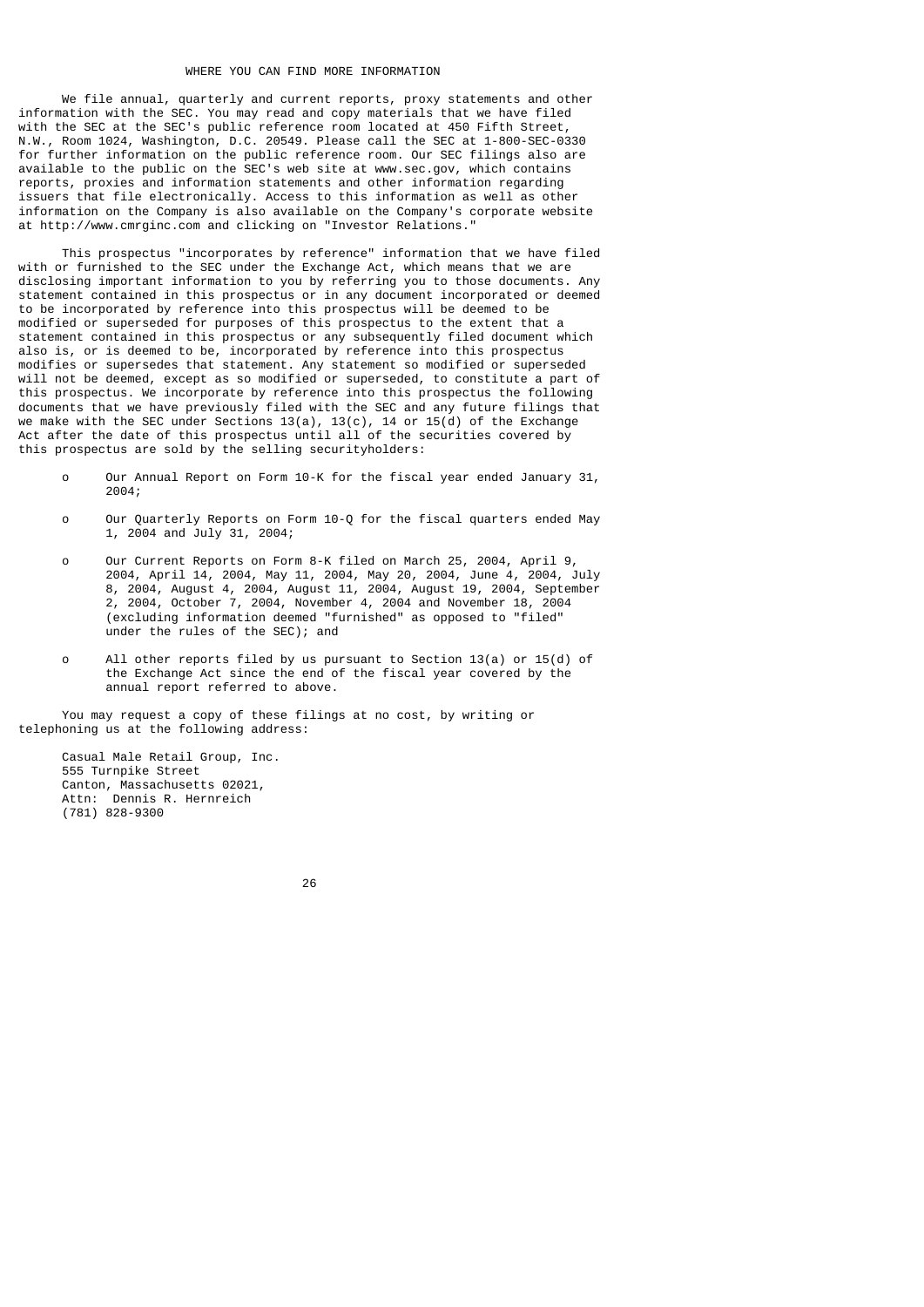## PART II

#### INFORMATION NOT REQUIRED IN THE PROSPECTUS

Item 14. Other Expenses Of Issuance And Distribution

 The registrant is paying certain of the expenses related to this offering. The following table sets forth the approximate amount of fees and expenses payable by the registrant in connection with this Registration Statement and the distribution of the shares of the securities being registered hereby. The selling securityholders will bear all underwriting discounts, commissions or fees attributable to the sale of the registrable securities.

| SEC registration fee            | \$1,366.30  |
|---------------------------------|-------------|
| Legal fees and expenses         | \$10,000.00 |
| Accounting fees and expenses    | \$10,000.00 |
| Printing and engraving expenses | \$5,000.00  |
| Miscellaneous                   | \$537.99    |
|                                 |             |
| Total                           | \$27,500.00 |

Item 15. Indemnification of Directors and Officers

 The General Corporation Law of the State of Delaware, as currently in effect, permits charter provisions eliminating the liability of directors for breach of fiduciary duty, except that directors remain liable for (i) any breach of the directors' duty of loyalty to a company or its stockholders, (ii) acts or omissions not in good faith or which involve intentional misconduct or a knowing violation of law, (iii) any payment of a dividend or approval of a stock repurchase that is illegal under Section 174 of the Delaware General Corporation Law, or (iv) any transaction from which the directors derived an improper personal benefit. The registrant's Restated Certificate of Incorporation, as amended (the "Certificate"), provides that no director of the registrant shall be personally liable to the registrant or to any of its stockholders for monetary damages arising out of such director's breach of fiduciary duty, except to the extent that the elimination or limitation of liability is not permitted by the Delaware General Corporation Law. The effect of this provision of the Certificate is that directors cannot be held liable for monetary damages arising from breaches of their duty of care, unless the breach involves one of the four exceptions described in the first sentence of this Item 15. The provision does not prevent stockholders from obtaining injunctive or other equitable relief against directors, nor does it shield directors from liability under federal or state securities laws. The Certificate and the registrant's By-Laws further provide for indemnification of the registrant's directors and officers to the fullest extent permitted by Section 145 of the Delaware General Corporation Law, including circumstances in which indemnification is otherwise discretionary.

 Insofar as indemnification for liabilities arising under the Securities Act of 1933 may be permitted to directors, officers and controlling persons of the registrant, pursuant to the foregoing provisions, or otherwise, the registrant has been advised that in the opinion of the Securities and Exchange Commission such indemnification is against public policy as expressed in the Act and is, therefore, unenforceable. In the event that a claim for indemnification against such liabilities (other than the payment by the registrant of expenses incurred or paid by a director, officer or controlling person of the registrant in the successful defense of any action, suit or proceeding) is asserted by such director, officer or controlling person in connection with the securities being registered, the registrant will, unless in the opinion of its counsel the matter has been settled by controlling precedent, submit to a court of

II-1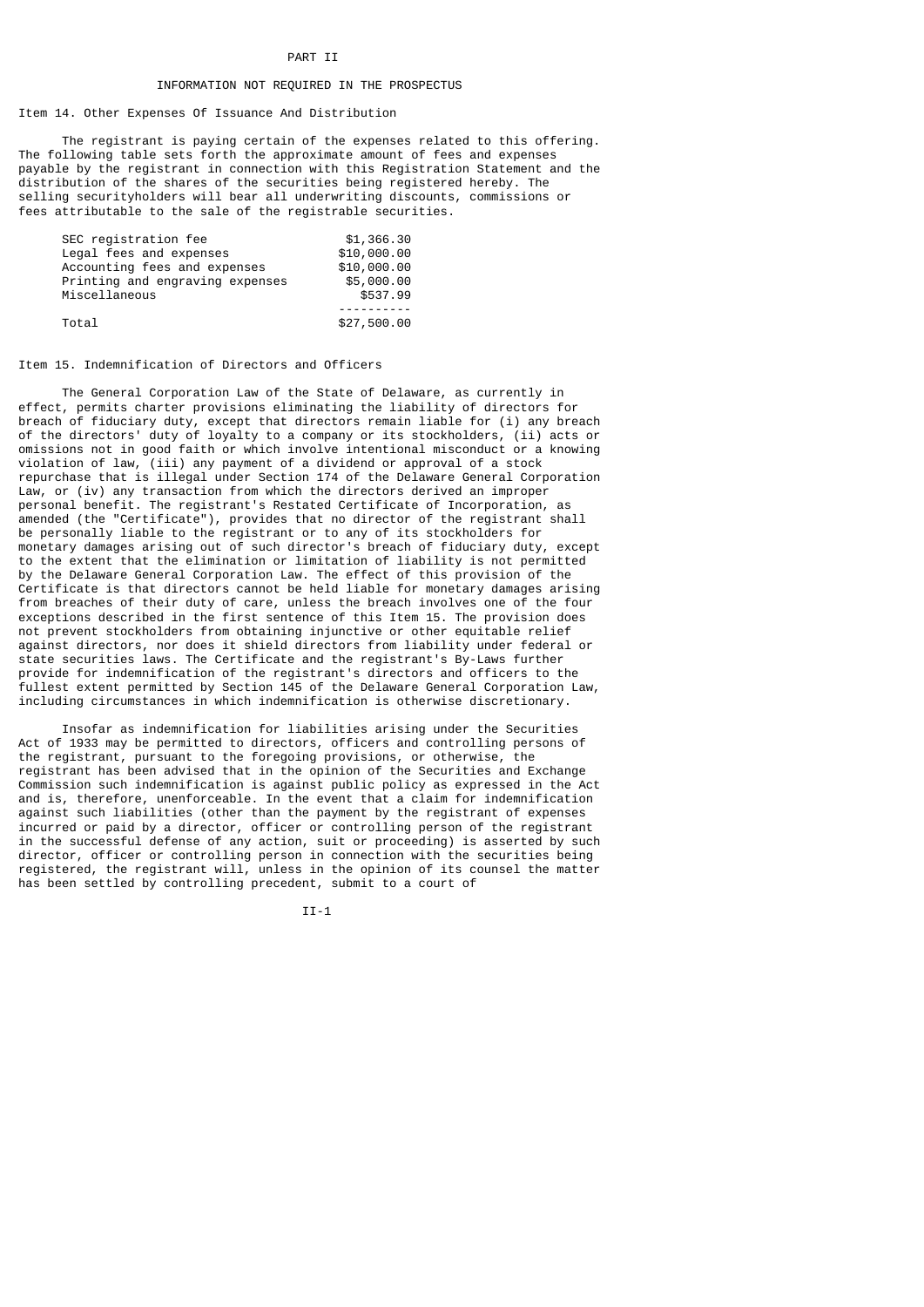appropriate jurisdiction the question whether such indemnification by it is against public policy as expressed in the Act and will be governed by the final adjudication of such issue.

## Item 16. Exhibits

| Exhibit No. | Description                                                                                                                                                                                                                       |
|-------------|-----------------------------------------------------------------------------------------------------------------------------------------------------------------------------------------------------------------------------------|
| 3.1         | Restated Certificate of Incorporation of the Company, as amended<br>(included as Exhibit 3.1 to Amendment No. 3 of the Company's<br>Registration Statement on Form S-1 (No. 33-13402), and<br>incorporated herein by reference).* |

- 3.2 Certificate of Amendment to Restated Certificate of Incorporation, as amended, dated June 22, 1993 (included as Exhibit 3.2 to the Company's Quarterly Report on Form 10-Q filed on June 18, 1996, and incorporated herein by reference).\*
- 3.3 Certificate of Amendment to Restated Certificate of Incorporation, as amended, dated August 8, 2002 (included as Exhibit 3.3 to the Company's Quarterly Report on Form 10-Q filed on September 17, 2002, and incorporated herein by reference).\*
	- 4.1 Form of Warrant to Purchase Common Stock.\*
	- 4.2 Form of Non-Qualified Stock Option Grant Agreement.\*
	- 5.1 Opinion of Kramer Levin Naftalis & Frankel LLP.
	- 23.1 Consent of Ernst & Young LLP.
	- 23.2 Consent of Kramer Levin Naftalis & Frankel LLP (included in Exhibit 5.1).
	- 24.1 Power of Attorney.\*
		- \* Previously filed.

## Item 17. Undertakings

(a) The undersigned registrant hereby undertakes:

 (1) To file, during any period in which offers or sales are being made, a post-effective amendment to this registration statement;

 (i) To include any prospectus required by Section 10(a)(3) of the Securities Act of 1933;

 (ii) To reflect in the prospectus any facts or events arising after the effective date of this registration statement (or the most recent post-effective amendment thereof) which, individually or in the aggregate, represent a fundamental change in the information set forth in this registration statement. Notwithstanding the foregoing, any increase or decrease in volume of securities offered (if the total dollar value of securities offered would not exceed that which was registered) and any deviation from the low or high end of the estimated maximum aggregate offering range may be reflected in the form of prospectus filed with the Commission pursuant to Rule 424(b) if, in the aggregate, the changes in volume and price represent no more than 20 percent change in the maximum aggregate offering price set forth in the "Calculation of Registration Fee" table in the effective registration statement;

 (iii) To include any material information with respect to the plan of distribution not previously disclosed in this registration statement or any material change to such information in this registration statement;

II-2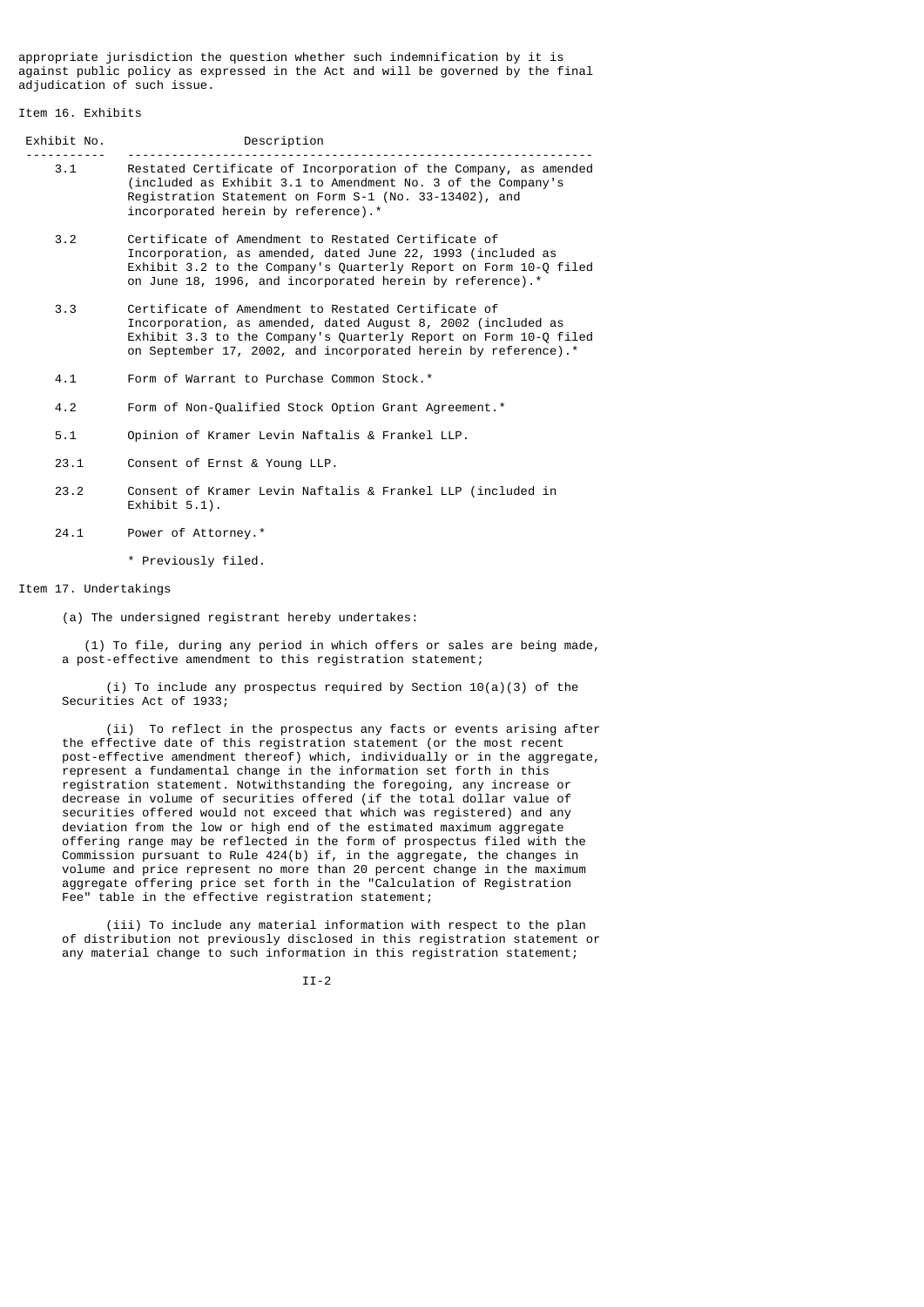provided, however, that paragraphs  $(a)(1)(i)$  and  $(a)(1)(ii)$  do not apply if the information required to be included in a post-effective amendment by those paragraphs is contained in periodic reports filed by the registrant pursuant to Section 13 or 15(d) of the Securities Exchange Act of 1934 that are incorporated by reference in this registration statement.

 (2) That, for the purpose of determining any liability under the Securities Act of 1933, each such post-effective amendment shall be deemed to be a new registration statement relating to the securities offered therein, and the offering of such securities at that time shall be deemed to be the initial bona fide offering thereof.

 (3) To remove from registration by means of a post-effective amendment any of the securities being registered which remain unsold at the termination of the offering.

 (b) The undersigned registrant hereby undertakes that, for purposes of determining any liability under the Securities Act of 1933, each filing of the registrant's annual report pursuant to Section 13(a) or 15(d) of the Securities Exchange Act of 1934 (and, where applicable, each filing of an employee benefit plan's annual report pursuant to Section 15(d) of the Securities Exchange Act of 1934) that is incorporated by reference in the registration statement shall be deemed to be a new registration statement relating to the securities offered therein, and the offering of such securities at that time shall be deemed to be the initial bona fide offering thereof.

II-3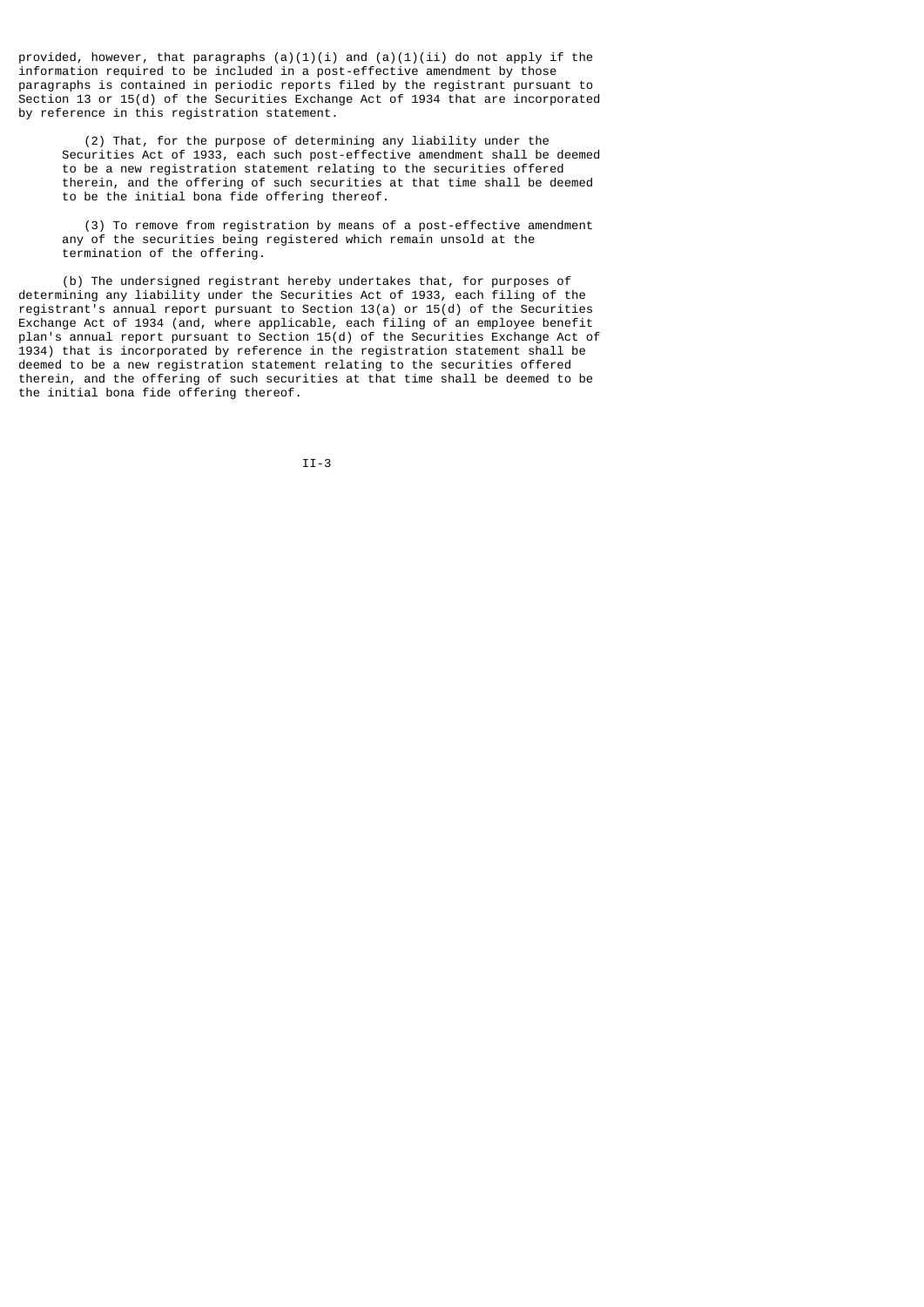### SIGNATURES

 Pursuant to the requirements of the Securities Act of 1933, the registrant certifies that it has reasonable grounds to believe that it meets all of the requirements for filing on Amendment No. 1 to Form S-3 and has duly caused this registration statement to be signed on its behalf by the undersigned, thereunto duly authorized, in the City of Canton, Commonwealth of Massachusetts, as of the 22nd day of November, 2004.

CASUAL MALE RETAIL GROUP, INC.

 By: /s/ Dennis R. Hernreich ----------------------------------------- Name: Dennis R. Hernreich Title: Executive Vice President, Chief Operating Officer, Chief Financial Officer and Treasurer (Principal Financial Officer and Principal Accounting Officer)

 Pursuant to the requirements of the Securities Act of 1933, this Amendment No. 1 to the Registration Statement has been signed by the following persons as of November 22, 2004 in the capacities indicated below.

```
Signatures
```

| $\star$<br>David A. Levin                                                      | Director, President and Chief Executive<br>Officer (Principal Executive Officer)                                                                                 |
|--------------------------------------------------------------------------------|------------------------------------------------------------------------------------------------------------------------------------------------------------------|
| /s/ Dennis R. Hernreich<br>____________________________<br>Dennis R. Hernreich | Executive Vice President, Chief Operating<br>Officer, Chief Financial Officer and<br>Treasurer (Principal Financial Officer<br>and Principal Accounting Officer) |
| $\star$<br>Seymour Holtzman                                                    | Chairman of the Board of Directors                                                                                                                               |
| $\star$<br>James Frain                                                         | Director                                                                                                                                                         |
| $\star$<br>George T. Porter, Jr.                                               | Director                                                                                                                                                         |
| $\star$<br>Joseph Pennacchio                                                   | Director                                                                                                                                                         |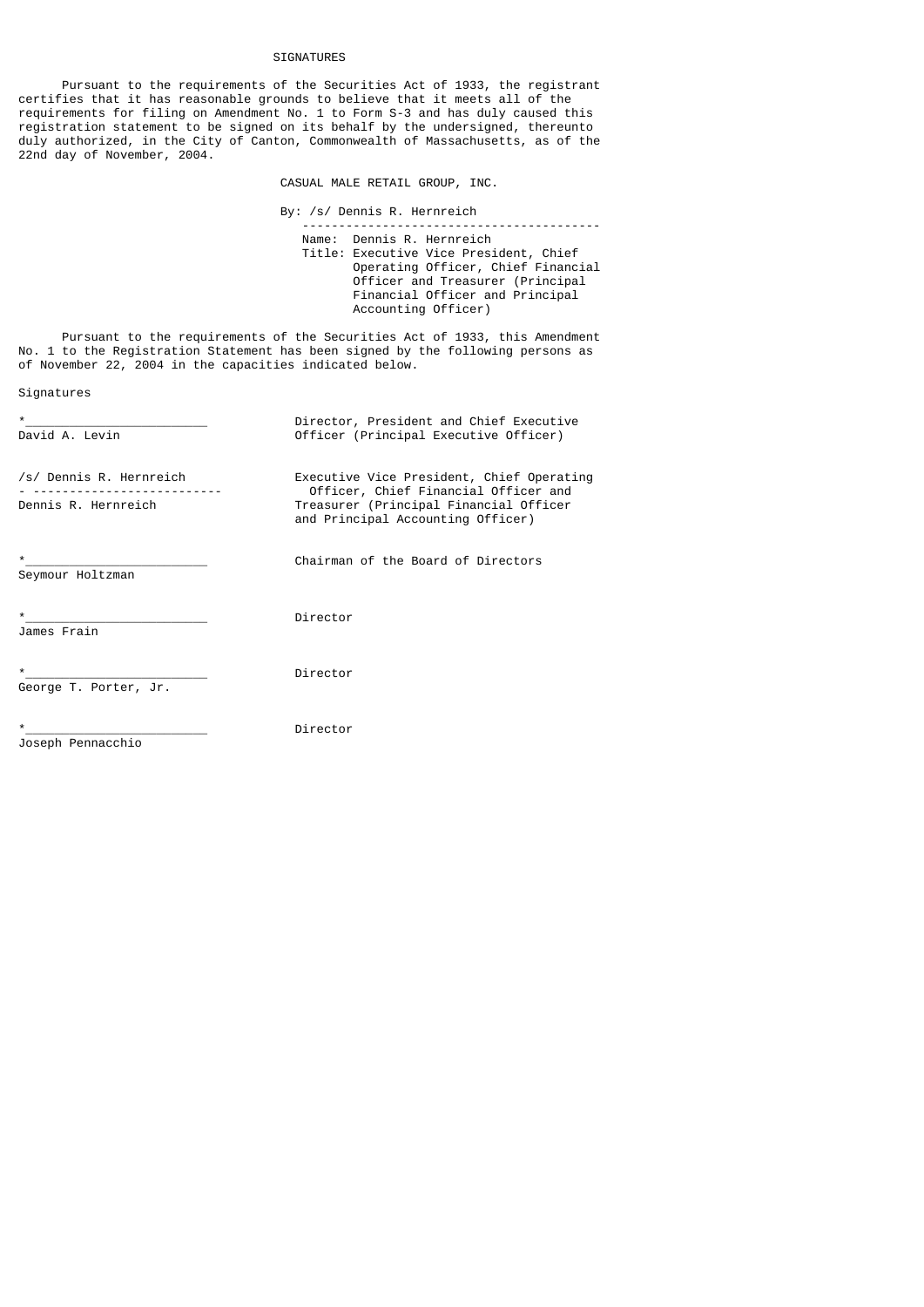Director Alan S. Bernikow \*\_\_\_\_\_\_\_\_\_\_\_\_\_\_\_\_\_\_\_\_\_\_\_\_\_ Director Jesse H. Choper \*\_\_\_\_\_\_\_\_\_\_\_\_\_\_\_\_\_\_\_\_\_\_\_\_\_ Director Frank J. Husic \*\_\_\_\_\_\_\_\_\_\_\_\_\_\_\_\_\_\_\_\_\_\_\_\_\_ Director Robert L. Sockolov

/s/ Dennis R. Hernreich

- -------------------------------------------- \* By Dennis R. Hernreich, attorney-in-fact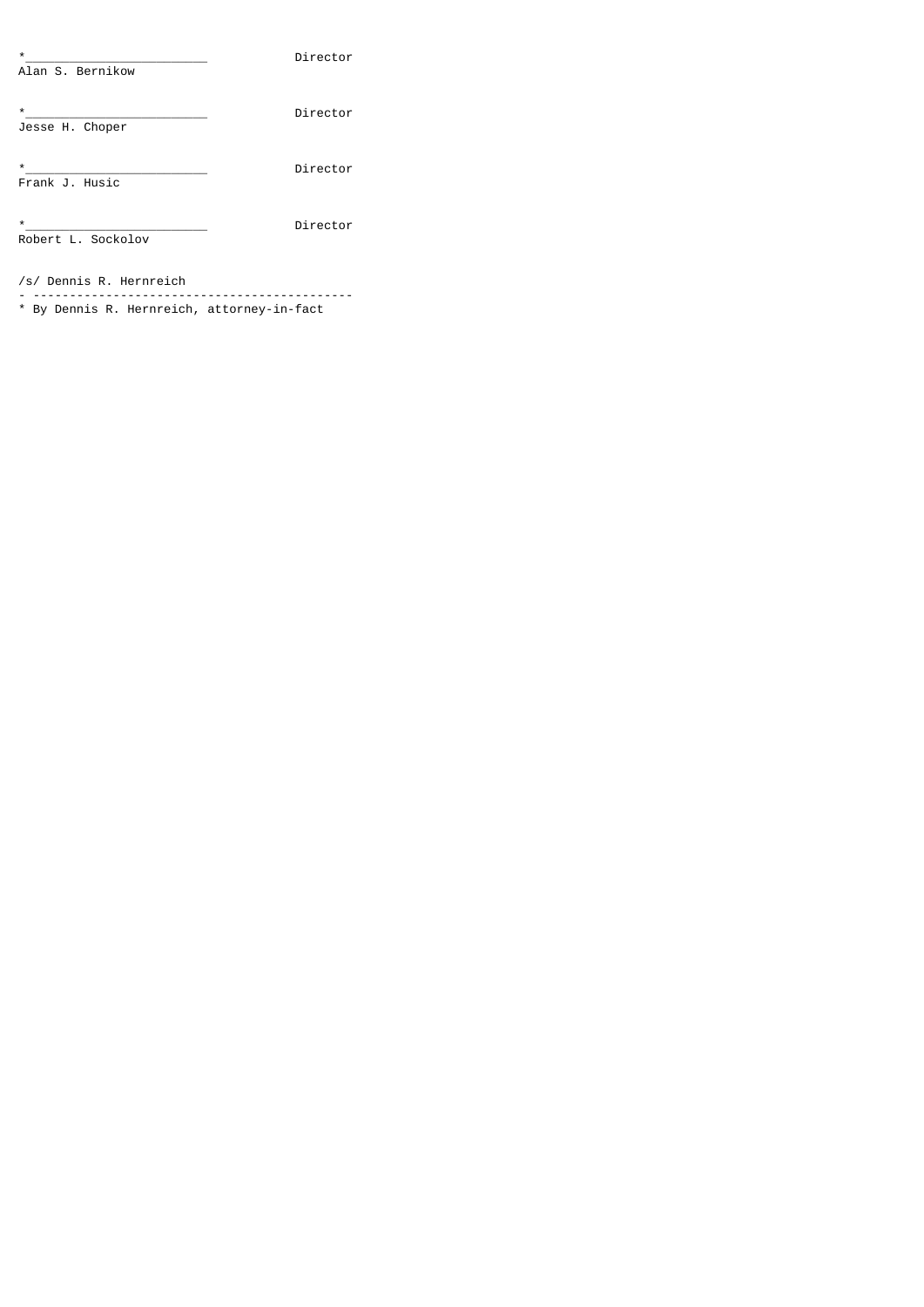| Exhibit No. | Description |
|-------------|-------------|
|             |             |

- 3.1 Restated Certificate of Incorporation of the Company, as amended (included as Exhibit 3.1 to Amendment No. 3 of the Company's Registration Statement on Form S-1 (No. 33-13402), and incorporated herein by reference).\*
- 3.2 Certificate of Amendment to Restated Certificate of Incorporation, as amended, dated June 22, 1993 (included as Exhibit 3.2 to the Company's Quarterly Report on Form 10-Q filed on June 18, 1996, and incorporated herein by reference).\*
- 3.3 Certificate of Amendment to Restated Certificate of Incorporation, as amended, dated August 8, 2002 (included as Exhibit 3.3 to the Company's Quarterly Report on Form 10-Q filed on September 17, 2002, and incorporated herein by reference).\*
- 4.1 Form of Warrant to Purchase Common Stock.\*
- 4.2 Form of Non-Qualified Stock Option Grant Agreement.\*
- 5.1 Opinion of Kramer Levin Naftalis & Frankel LLP.
- 23.1 Consent of Ernst & Young LLP.
- 23.2 Consent of Kramer Levin Naftalis & Frankel LLP (included in Exhibit 5.1).

\* Previously filed.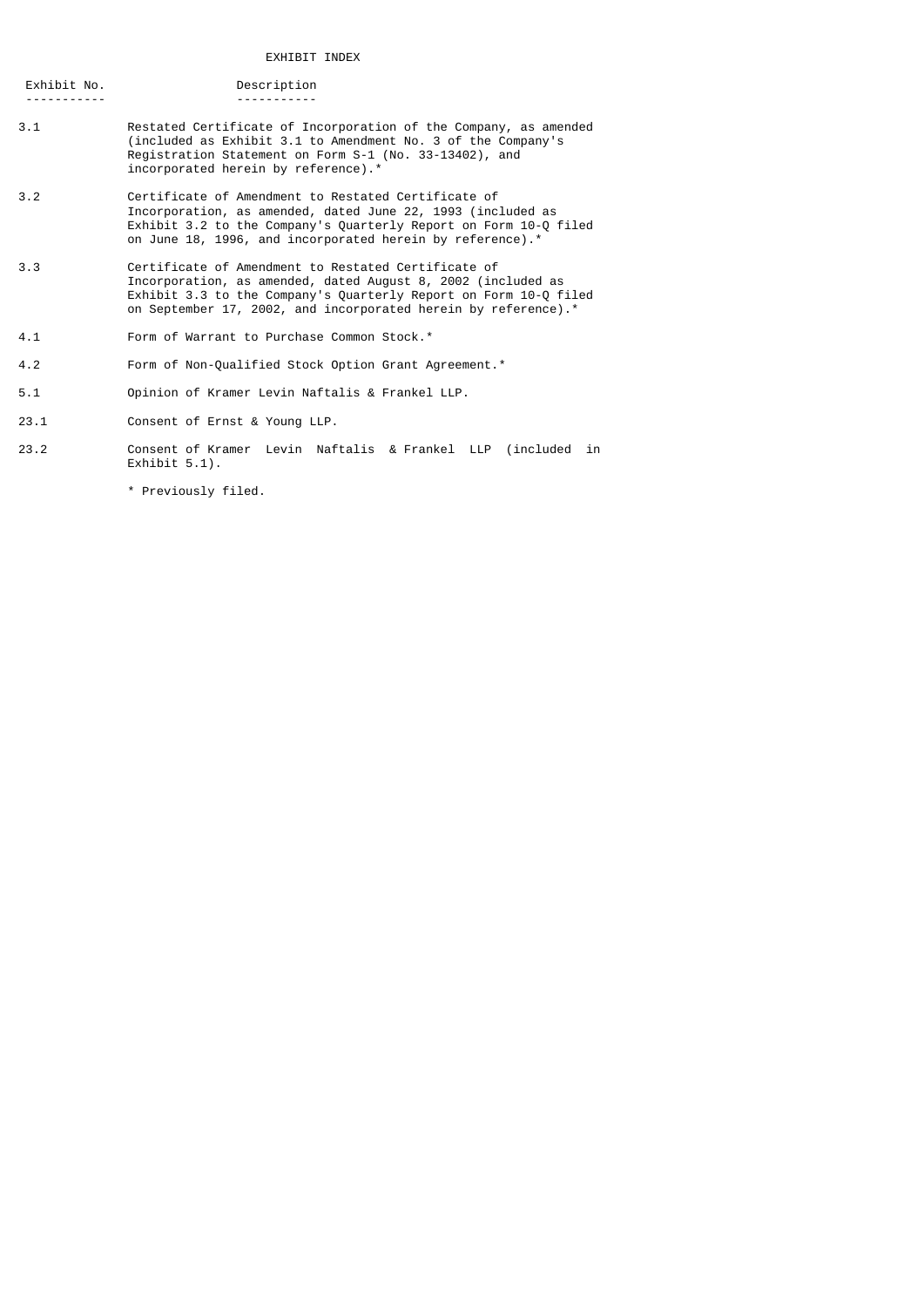Casual Male Retail Group, Inc. 555 Turnpike Street Canton, Massachusetts 02021

> Re: Registration Statement on Form S-3 ----------------------------------

Ladies and Gentlemen:

 We have acted as special counsel to Casual Male Retail Group, Inc., a Delaware corporation (the "Company"), in connection with a Registration Statement on Form S-3, as amended (the "Registration Statement"), for the registration of the sale from time to time by the holders thereof of 1,818,504 shares (the "Shares") of common stock, par value \$0.01 per share, of the Company.

 We have made such inquiries and reviewed such documents and records as we have deemed necessary to enable us to express an opinion on the matters covered hereby, and we have also examined and relied upon representations, statements or certificates of public officials and officers and representatives of the Company.

Based upon and subject to the foregoing, we are of the opinion that:

- 1. the issued Shares have been duly authorized and legally issued and are fully paid and non-assessable; and
- 2. the Shares that have not yet been issued have been duly authorized and, when issued in accordance with the terms applicable thereto, will be legally issued, fully paid and non-assessable.

 We do not express any opinion with respect to any law other than the laws of the State of New York, the Delaware General Corporation Law and the federal laws of the United States of America. This opinion is rendered only with respect to the laws and legal interpretations and the facts and circumstances in effect on the date hereof.

 We hereby consent to the use of this opinion as Exhibit 5.1 to the Registration Statement and to the use of our name under the caption "Legal Matters" in the prospectus included in the Registration Statement. In giving this consent, we do not thereby admit that we are within the category of persons whose consent is required under Section 7 of the Securities Act of 1933, as amended, or the rules and regulations promulgated thereunder.

 Very truly yours, /s/ Kramer Levin Naftalis & Frankel LLP Kramer, Levin, Naftalis & Frankel LLP